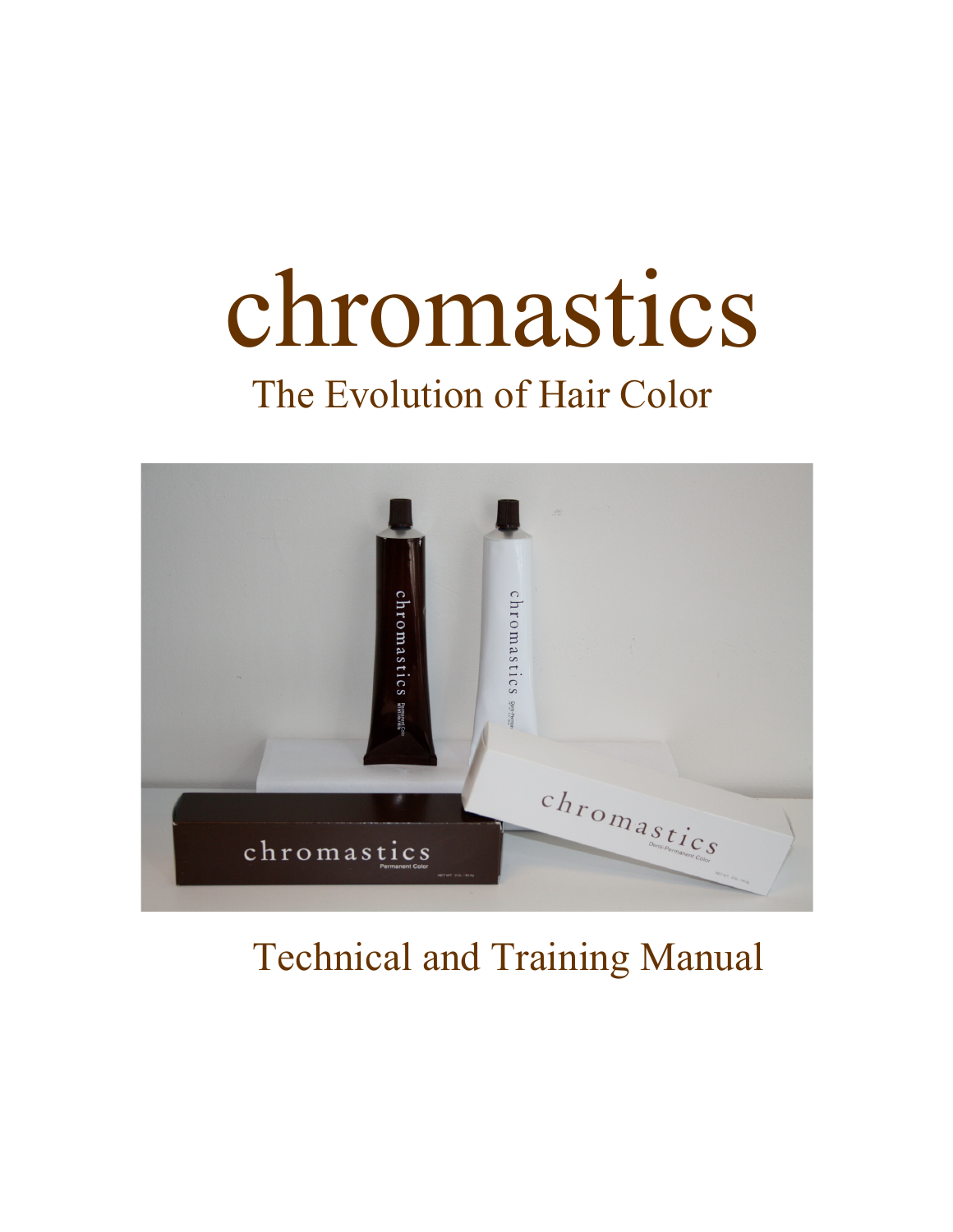### Chromastics Technical and Training Manual Table of Contents

| Hair Color Introduction                         | $\overline{3}$ |
|-------------------------------------------------|----------------|
| Pure Tone vs. Blended                           | $\overline{4}$ |
| Chromastics/American Level System               | 5              |
| <b>Chromastics Permanent Hair Color</b>         | 6              |
| <b>Chromastics Deposit-Only Hair Color</b>      | $\overline{7}$ |
| <b>Chromastics Liquid Shades</b>                | 8              |
| Working with Neutral                            | 9              |
| Creating Double N (NN)                          | 10             |
| Working with Gold and Double G (GG) series      | 11             |
| Working with Red-Orange                         | 12             |
| Working with Red-Violet                         | 13             |
| Working with Blue-Violet                        | 14             |
| <b>Working with Concentrates</b>                | 15             |
| Formulating with Permanent chromastics          | 16             |
| Working with XL-C (Xtra Lightening Crème)       | 17             |
| Working with XL-S (Xtra Lightening Super)       | 18             |
| <b>Creating High-Lift Brunettes and Blondes</b> | 19 to 22       |
| Working with XL-P (Xtra Lightening Powder)      | 23             |
| Creating On-the-Scalp Lightener                 | 24             |
| <b>Creating Deposit-Only levels</b>             | 25             |
| Formulas using Deposit-Only Colors              | 26             |
| <b>Chromastics Developers</b>                   | 27             |
| <b>Creating Chromastics SuperGlaze</b>          | 28             |
| <b>Weighing in Grams</b>                        | 29             |
| <b>Chromastics on Relaxed Hair</b>              | 30             |
| Heat and Hair Coloring                          | 31             |
| <b>Creating Blended Tonal Families</b>          | 32             |
| <b>Chromastics Color Education</b>              | 33             |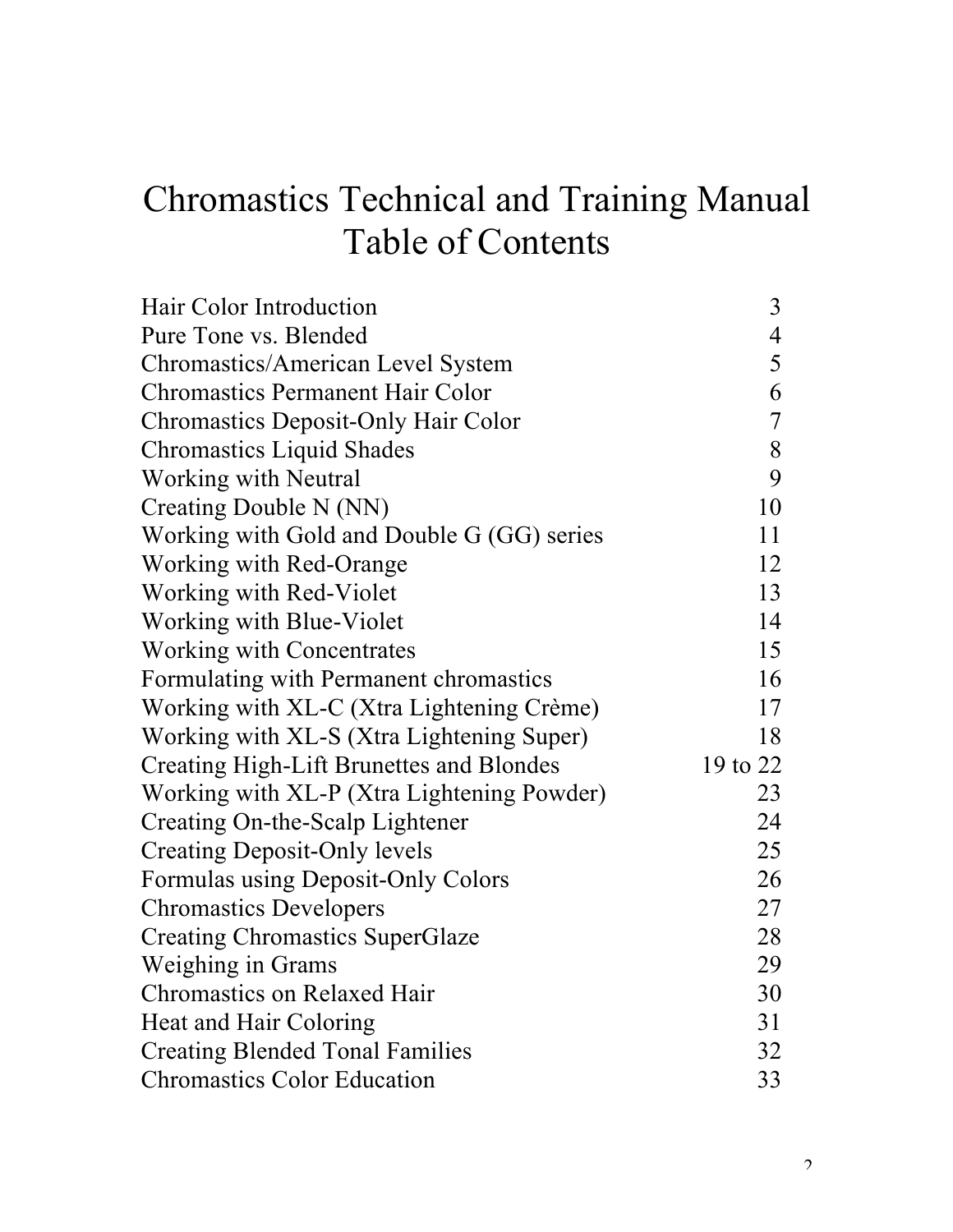### Hair Color Introduction

Chromastics has been developed and designed to return control of hair coloring services to the professional colorist. It is designed to enhance the colorist's professionalism and expertise by allowing the colorist to determine every aspect of the process. It gives the colorist control of tone, lightening and deposit.

Chromastics gives the colorist maximum creativity with minimum colors.

19 Shades of Permanent 16 Shades of Deposit-Only + Clear 16 Shades of Liquid *Shades* + Clear 5 Concentrates 2 Lightening Creams 1 Lightening Powder 4 Developers (10, 20, 25, 40)

Chromastics has been designed and formulated for professional hair colorists by Tom Dispenza.

It is an American color and is based on the American level system. It is produced in America with the finest possible ingredients.

Chromastics Gold, Red-Orange, Red-Violet and Ash (BV) shades do not contain brown.

Brown only appears in the Neutral shades and in 4G.

This allows the colorist to determine the amount of brown to add to any formula.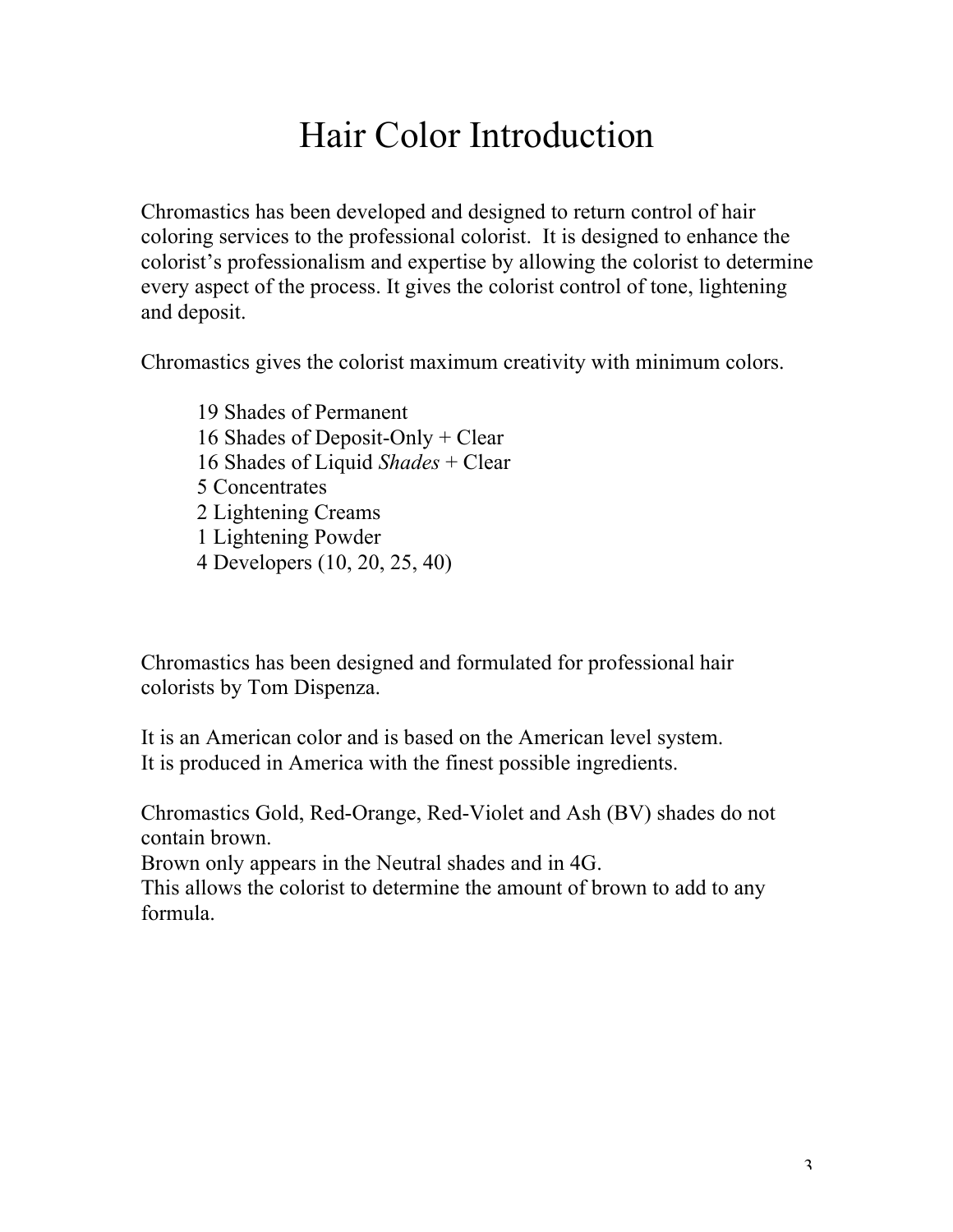### Chromastics vs. Blended European

|                     | Chromastics permanent       | <b>Blended European</b>   |
|---------------------|-----------------------------|---------------------------|
| Number of shades    | 19                          | 80 to 120                 |
| Tonal families      | 5 (N, G, RO, RV, BV)        | $10 +$ Confusing Names    |
| Tonal ingredients   | Each series is pure         | Unknown blending          |
| High-Lift shades    | XL-S customizes to 6 shades | 6+ Different shades       |
| Intermixing         | Predictable results         | Unknown results           |
| Corrective services | One step corrections        | Multiple step corrections |

With pure tone chromastics, there is never a question as to what is in each tube. There is no "background" color.

When chromastics colors are intermixed the colorist always knows what has been created.

When European blended colors are intermixed the results are unpredictable. You don't really know what's in the tube.

For instance:

When you use a tube of Chromastics 4RO you know there's only RO in the tube concentrated at level 4.

When you use European blended 4RO, it may contain Gold and/or Neutral along with the RO and you don't know the concentrations of each dye.

With chromastics colors the colorist can create multi-dimensional shades. This is not possible with blended colors as they tend to get "muddy".

Because you add the missing pigment to the formula, corrections with chromastics are generally one step. There's no need to "fill the hair" first.

Corrections with traditional blended colors require multiple steps of priming, filling and coloring.

Corrections using chromastics Deposit-Only shades that do not contain Ammonia or MEA (Ethanolamine) generally are accomplished in one step.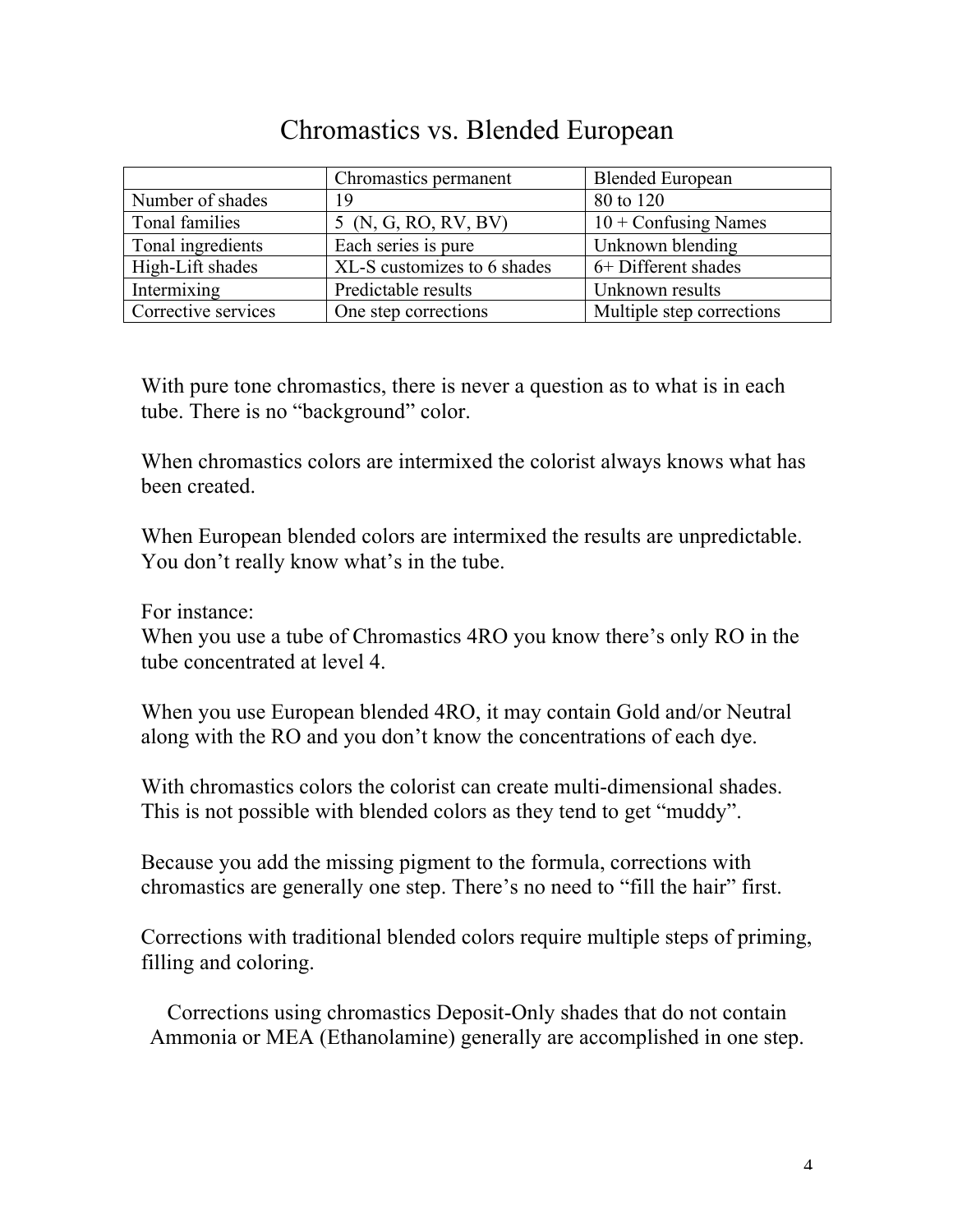### Chromastics/American Level System

12 Highest-Lifting Blondes 11 Extra-Lightening Blondes 10 Lightest Blonde 9 Very Light Blonde 8 Light Blonde 7 Medium Blonde 6 Dark Blonde 5 Lightest Brown (Transition Level between Blonde and Brown) 4 Light Brown 3 Medium Brown 2 Dark Brown 1 Black

#### **To convert any European system to American use the following chart**

| European |                          | American       |
|----------|--------------------------|----------------|
|          | Highest-Lift Blonde      | 12             |
|          | Extra-Lightening Blondes | 11             |
|          | <b>Lightest Blonde</b>   | 10             |
|          | Very Light Blonde        | 9              |
|          | Light Blonde             | 8              |
|          | Medium Blonde            | 7              |
|          | Dark Blonde              | 6              |
|          | <b>Lightest Brown</b>    | 5              |
|          | Light Brown              | 4              |
|          | Medium Brown             | 3              |
|          | Dark Brown               | $\mathfrak{D}$ |
|          | Darkest Black Brown      |                |
|          | <b>Black</b>             |                |

Insert your European level numbers to the **left** of the name and then look to the **right** to see what American level to use

To create **Darkest Brown** Mix 45g 2N + 15g 1N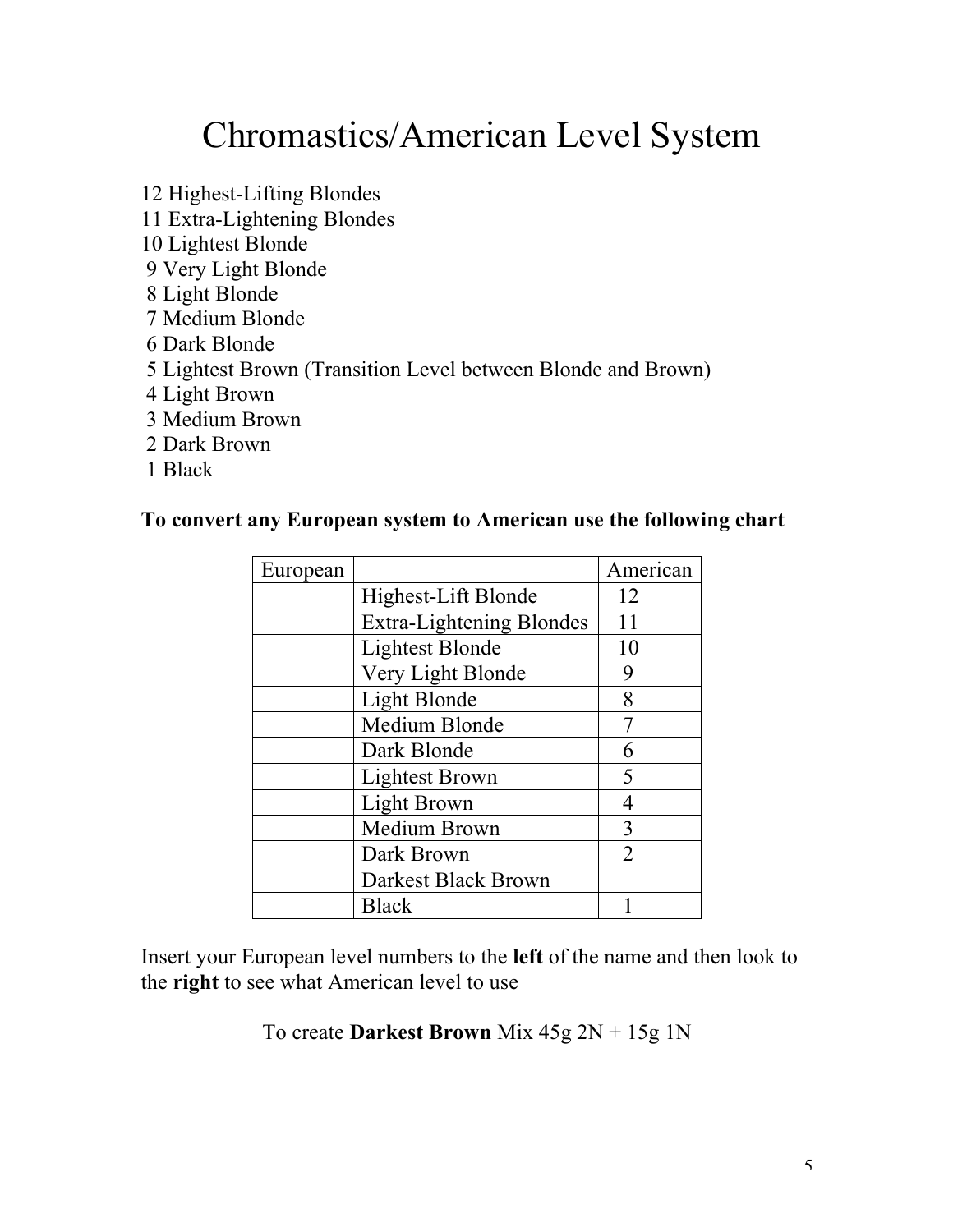### Permanent Hair Color Overview

Chromastics permanent color palette contains:

19 shades of permanent color

8 Neutral colors 4 Gold colors 3 Red-Orange colors 2 Red-Violet colors 2 Blue-Violet colors

1 High-Lift XL-Cream (Level 11) 1 High-Lift XL-Super (Level 12)

When Chromastics permanent colors (not high-lift) are mixed and applied to the hair, there is less than 1% ammonia in the mixture.

With these few colors a colorist can create an infinite variety of customized formulas for the client.

|                         | <b>Neutral</b>                        | Gold        | <b>Red-Orange</b>                              | <b>Red-Violet</b> | <b>Blue-Violet</b>      |
|-------------------------|---------------------------------------|-------------|------------------------------------------------|-------------------|-------------------------|
| 12                      | $XLS + \frac{1}{4}6N$                 |             | $XLS + \frac{1}{4} 6G$ $XLS + \frac{1}{4} 6RO$ |                   | $XLS + \frac{1}{4}$ 6BV |
| 11                      | $XLC+$ <sup>1</sup> / <sub>4</sub> 6N |             | $XLC + \frac{1}{4} 6G$ $XLC + \frac{1}{4} 6RO$ |                   | $XLC + \frac{1}{4}$ 6BV |
| 10                      | <b>10N</b>                            | 10G         | $1\frac{1}{2}$ 10G + $\frac{1}{2}$ 6RO         |                   |                         |
| 9                       | $10N + 8N$                            | $10G + 8G$  |                                                |                   |                         |
| $\overline{\bf 8}$      | <b>8N</b>                             | 8G          | $10G + 6RO$                                    |                   |                         |
| 7                       | $8N + 6N$                             | $8G + 6G$   |                                                |                   |                         |
| $\overline{6}$          | 6N                                    | 6G          | 6RO                                            |                   | 6BV                     |
| 5                       | 5N                                    | $6G + 4G$   | $6RO + 4RO$                                    |                   | $6BV + 4BV$             |
| $\overline{\mathbf{4}}$ | 4N                                    | 4G          | 4RO                                            | 4RV               | 4BV                     |
| 3                       | 3N                                    | $4G + Gold$ | $4RO + 2RO$                                    | $4RV + 2RV$       |                         |
| $\overline{2}$          | 2N                                    |             | 2RO                                            | 2RV               |                         |
| 1                       | 1 <sub>N</sub>                        |             |                                                |                   |                         |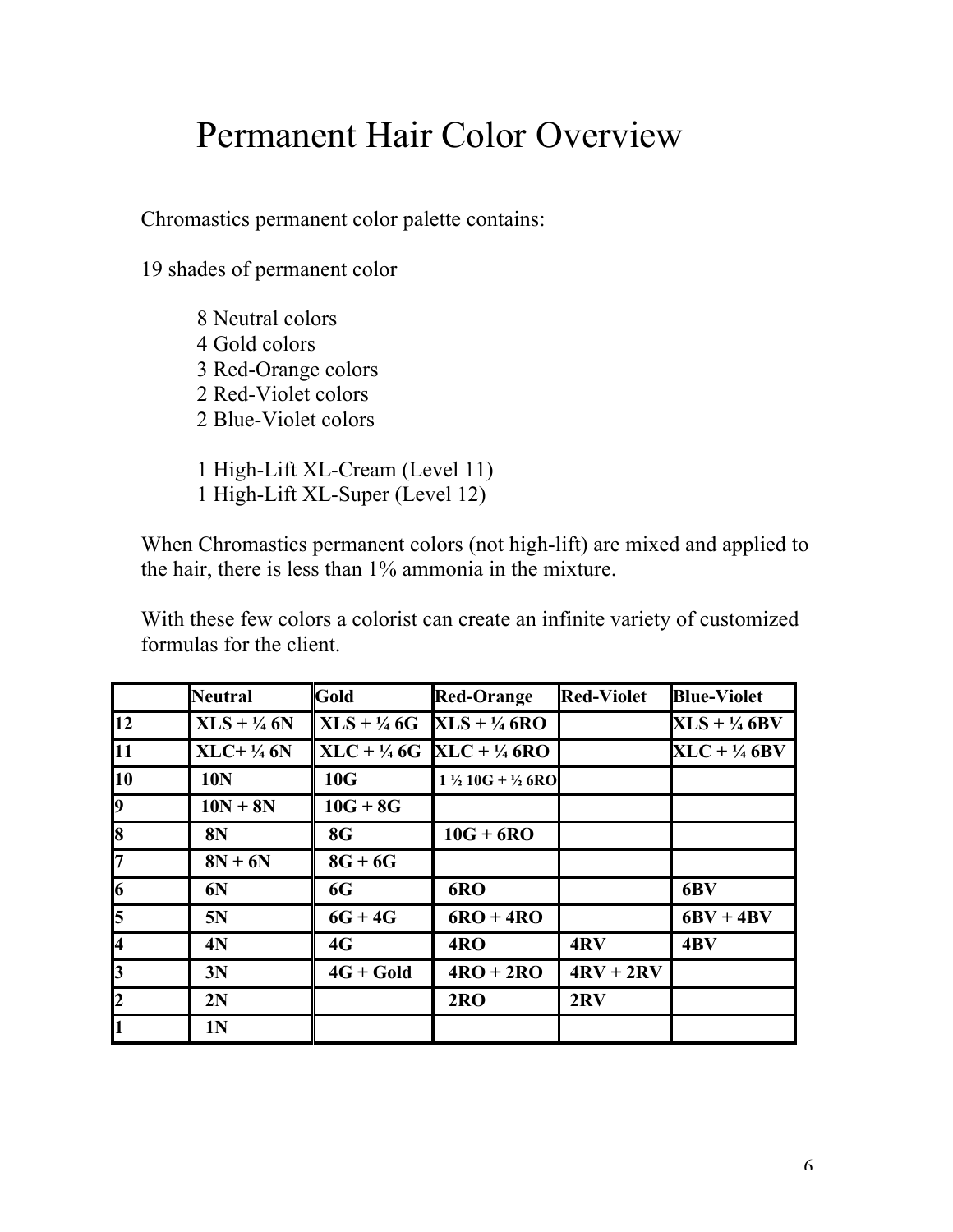### Deposit-Only Hair Color Overview

16 shades of Deposit-Only colors + Clear

Created to be mixed with an equal amount of 10 volume developer. Can be mixed with up to 20-volume developer for coarse and resistant hair.

1 Clear 4 Neutral colors 4 Gold colors 2 Red-Orange colors 1 Red-Violet color 3 Blue-Violet colors 2 Golden-Beige colors

Deposit-Only colors do NOT contain ammonia. Deposit-Only colors do Not contain MEA (Ethanolamine)

5 Concentrates - Neutral, Gold, Green, Blue and Red Concentrates do NOT contain ammonia. Concentrates do NOT contain MEA (Ethanolamine)

|                | <b>Neutral</b> | Gold        | <b>Red-Orange</b> | <b>Red-Violet</b> | <b>Blue-Violet</b> | Gold-<br><b>Beige</b> |
|----------------|----------------|-------------|-------------------|-------------------|--------------------|-----------------------|
| 10             | <b>10N</b>     | 10G         | $8RO + Clear$     |                   | <b>10BV</b>        | 10GB                  |
| 9              | $10N + 8N$     | $10G + 8G$  |                   |                   |                    |                       |
| $\overline{8}$ | <b>8N</b>      | <b>8G</b>   | <b>8RO</b>        |                   | 8BV                | 8GB                   |
| 7              | $8N+6N$        | $8G + 6G$   |                   |                   |                    |                       |
| $\overline{6}$ | 6N             | 6G          | $8RO + 4RO$       |                   | $8BV + 4BV$        |                       |
| 5              | $6N + 4N$      | $6G + 4G$   |                   |                   |                    |                       |
| 4              | 4N             | 4G          | 4RO               | 4RV               | 4BV                |                       |
| $\overline{3}$ | $4N + NC$      | $4G + Gold$ | $4RO + (2RO)$     | $4RV + (2RV)$     |                    |                       |
| $\overline{2}$ |                |             |                   |                   |                    |                       |
| $\vert$ 1      |                |             |                   |                   |                    |                       |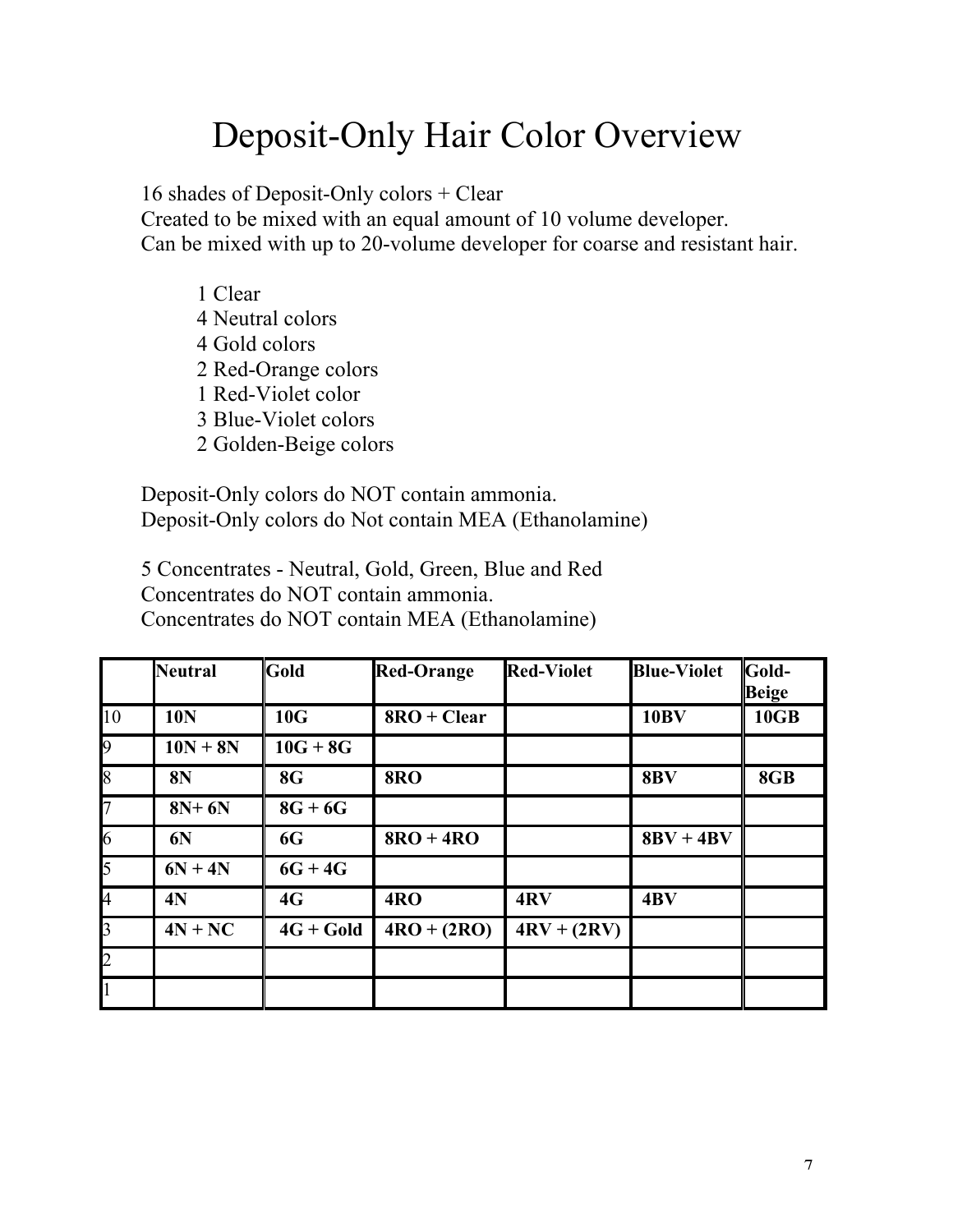### Chromastics Liquid *Shades*

No Lift, No Ammonia, No MEA, Liquid Color

Chromastics *Shades* is the next step in the evolution of hair coloring. It is a Deposit-Only hair color designed for toning, glazing, refreshing and corrective color. With the addition of XL-Cream to your formula it can be transformed into a base-breaker.

As with all chromastics color products, chromastics *Shades* contain hydrolyzed wheat and rice protein to leave hair feeling great. Since it has a lower pH and works with just 10-volume developer, it's gentler than regular hair color.

In an applicator bottle, mix equal parts of chromastics *Shades* and 10volume developer. Apply to shampooed, towel dried hair. For glazing, refreshing and corrective color process 10 to 30 minutes.

For toning process for 2 to 8 minutes.

To transform chromastics *Shades* to a soft, 1/2 level base-breaker: In an applicator bottle mix, 60g of chromastics *Shades* and 60g of 10volume developer, then add 15g of XL-Cream and rapidly apply to the new growth, Process up to 20 minutes. For a full level of lift replace XL-Cream with  $15g$  of XL-Super.

|    | <b>Neutral</b> | Gold        | <b>Red-Orange</b> | <b>Red-Violet</b> | Ash        |
|----|----------------|-------------|-------------------|-------------------|------------|
| 10 | <b>10N</b>     | 10G         | <b>10RO</b>       |                   | <b>10A</b> |
| 9  | $10N + 8N$     | $10G + 8G$  | $10RO + 8RO$      |                   | $10A + 8A$ |
| 8  | <b>8N</b>      | <b>8G</b>   | <b>8RO</b>        |                   | <b>8A</b>  |
| 7  | $8N+6N$        | $8G + 6G$   | $8RO + 6RO$       |                   |            |
| 6  | 6N             | <b>6G</b>   | <b>8RO</b>        |                   | $8A + 4A$  |
| 5  | $6N + 4N$      | $6G + 4G$   |                   |                   |            |
| 4  | 4N             | 4G          | 4RO               | 4RV               | 4A         |
| 3  | $4N + NC$      | $4G + Gold$ |                   |                   |            |

| Heat is not recommended with chromastics Shades. |  |
|--------------------------------------------------|--|
|--------------------------------------------------|--|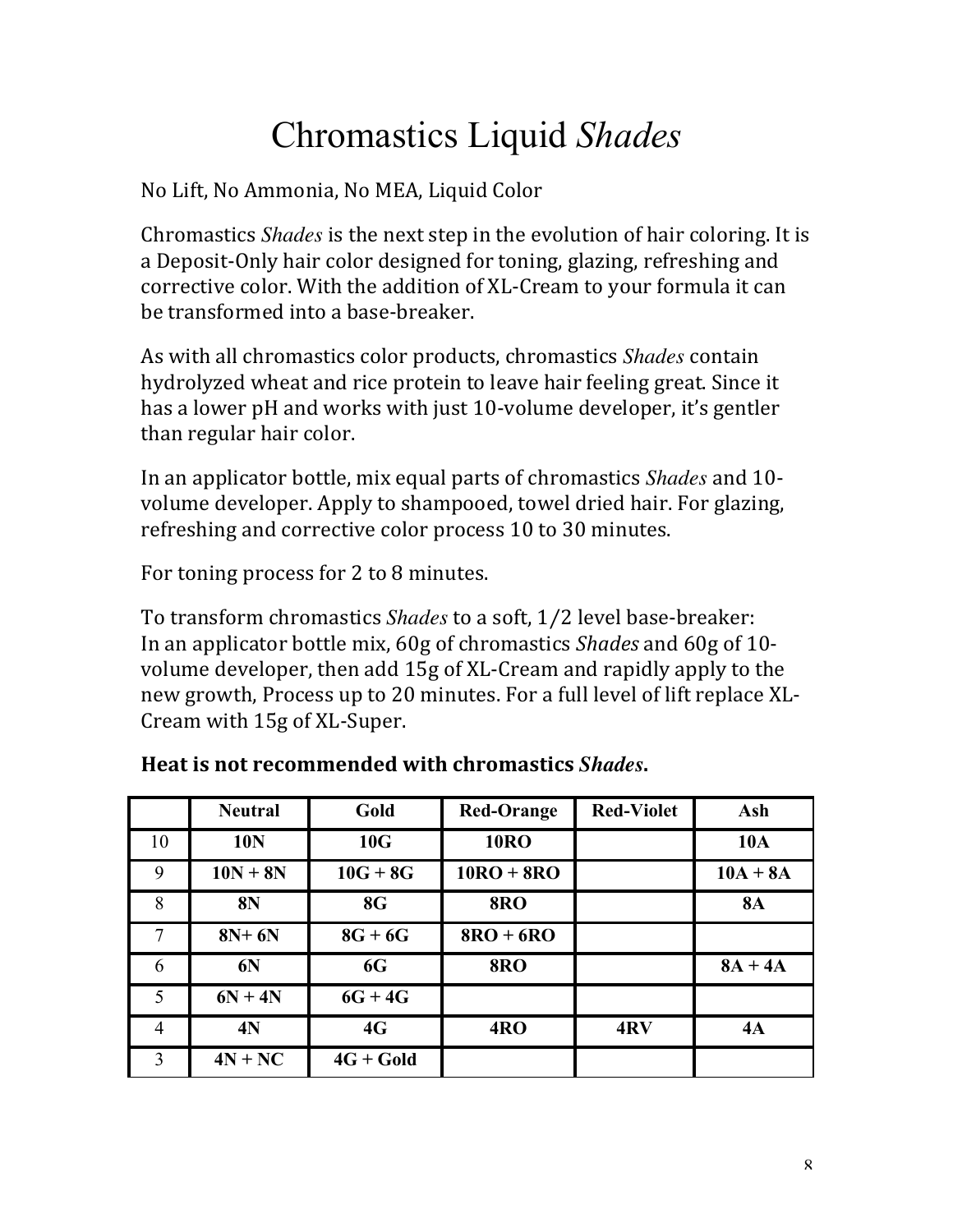### Working with Neutrals

There are 8 Neutral colors

**10N Lightest Neutral Blonde** 9N Very Light Blonde is created by mixing 10N + 8N **8N Light Neutral Blonde** 7N Medium Blonde is created by mixing  $8N + 6N$ **6N Dark Neutral Blonde 5N Lightest Neutral Brown** (Transition level between blonde and brown) **4N Light Neutral Brown 3N Medium Neutral Brown 2N Dark Neutral Brown 1N Black** 

Neutral colors are designed to be used directly or be intermixed with Red-Orange, Red-Violet, Gold or any Concentrate.

Neutral colors give complete "gray" coverage and soften all other tones.

To create the "Double N" series for better "gray" coverage and make colors appear more opaque, (European like) add the recommended amount of Neutral Concentrate to any formula. (See pg. 10) Do **NOT** add extra developer.

To create Soft Ash colors from any Neutral formula, add the recommended amount of Green Concentrate. (See pg. 15) Use Blue Concentrate for Smokey Ash. Do **NOT** add extra developer.

When using 4N, 5N or 6N on Salt & Pepper hair that has a high percentage of white, the final results may appear too cool. To prevent this from happening add a 2-inch ribbon (2 grams) of Gold concentrate to the mixture. Do **NOT** add extra developer.

Do not mix Neutral shades with BV.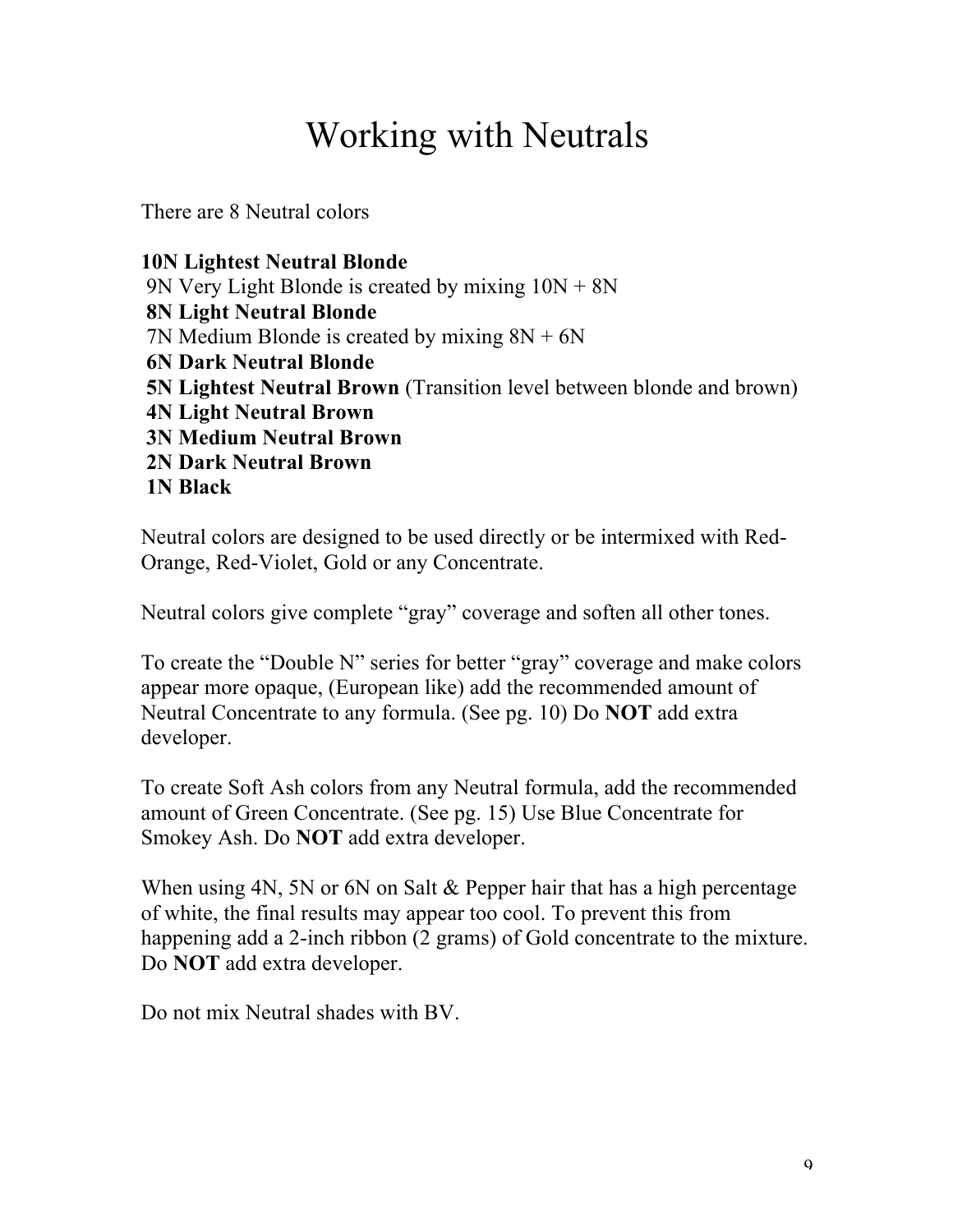### **Creating the "Double N" Series**

The difference between a neutral color (N) and a "double N" color (NN) is the concentration of the dye.

4N and 4NN are the same color only the NN version has a slightly higher concentration of dye.

Another way to describe NN is an opaque version of N.

 $N =$ Translucent  $NN = O$ paque

Here's how you can change any neutral from N to NN.

| 60g Neutral (N)     | Double N (NN)                                       |
|---------------------|-----------------------------------------------------|
| 10N Lightest Blonde | $60g$ 10N + 2 inches or 2 grams Neutral Concentrate |
| 8N Light Blonde     | $60g$ 8N + 4 inches or 4 grams Neutral Concentrate  |
| 6N Dark Blonde      | $60g$ 6N + 6 inches or 6 grams Neutral Concentrate  |
| 5N Lightest Brown   | $60g$ 5N + 8 grams Neutral Concentrate              |
| 4N Light Brown      | $60g$ 4N + 10 grams Neutral Concentrate             |
| 3N Medium Brown     | $60g$ 3N + 15 grams Neutral Concentrate             |

#### **Do not add extra developer for the concentrate**

8 grams  $= \frac{1}{4}$  ounce

10 grams  $= 1/3$  ounce

15 grams  $= \frac{1}{2}$  ounce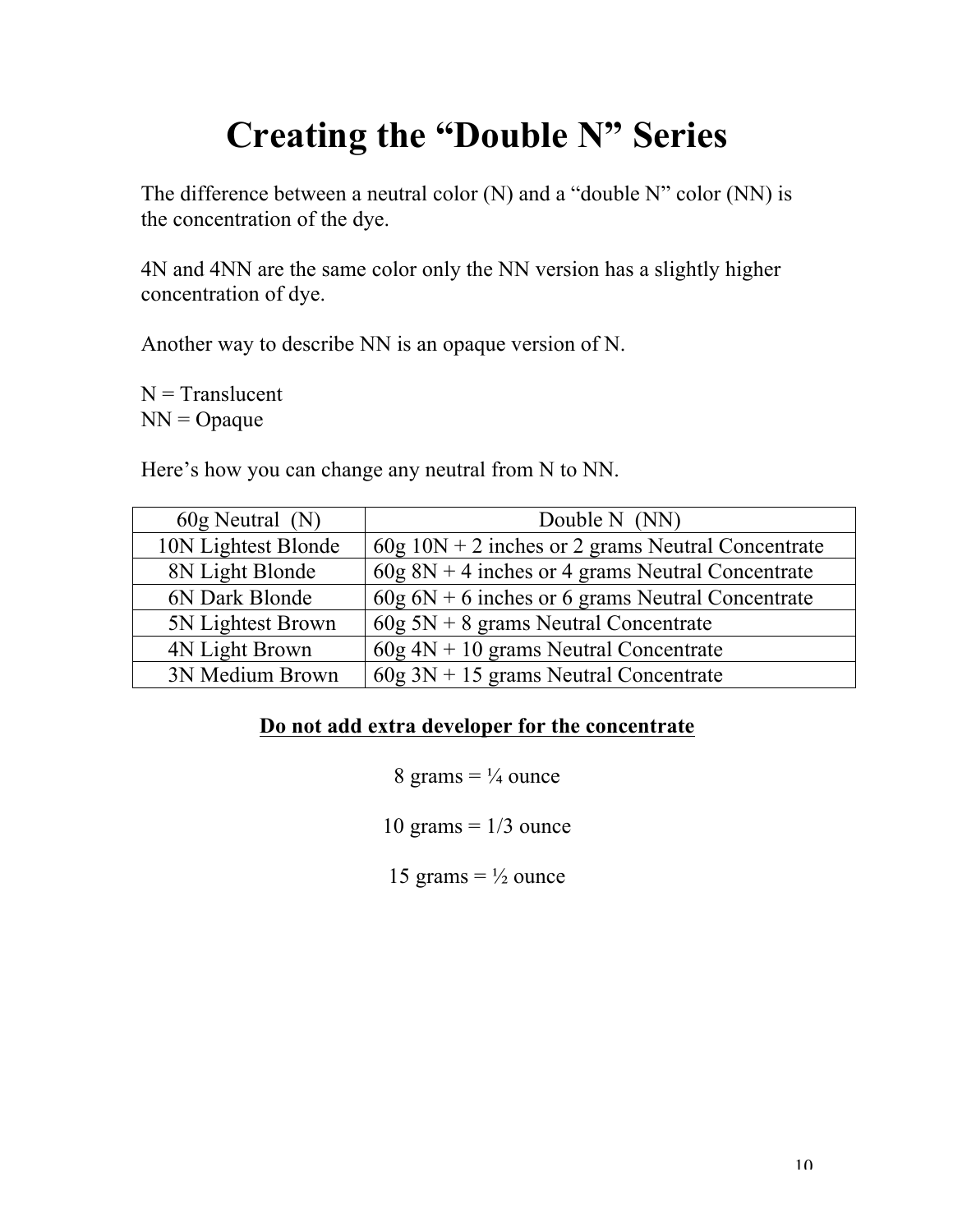### Working with Gold

There are 4 Gold colors

#### **10G Lightest Golden Blonde** 9G Very Light Golden Blonde is created by mixing equal parts of 10G + 8G **8G Light Golden Blonde** 7G Medium Golden Blonde is created by mixing equal parts of  $8G + 6G$ **6G Dark Golden Blonde 4G Light Golden Brown** 3G Medium Golden Brown is created by mixing equal parts of 4G + Gold Concentrate.

You can use Gold Concentrate as a level 2G

Gold shades have been designed to be used directly, or be intermixed with Neutral, Red-Orange, Red-Violet, and Blue-Violet.

Gold colors can be used on white hair **without** adding Neutral.

To increase the depth of a Gold color, add the recommended amount of either Gold or Neutral Concentrate to any formula. Do **NOT** add extra developer.

Use Gold shades to alter the depth and intensity of any Red-Orange or Red-Violet shade.

### **Creating the "Double G" Series**

| 60g Gold | Double $G$ (GG)                            |
|----------|--------------------------------------------|
| 10G      | $60g$ 10G + 2 inches (2g) Gold Concentrate |
| 8G       | $60g 8G + 4$ inches (4g) Gold Concentrate  |
| 6G       | $60g\ 6G + 6$ inches (6g) Gold Concentrate |
| 4G       | $60g$ 4G +10 inches (10g) Gold Concentrate |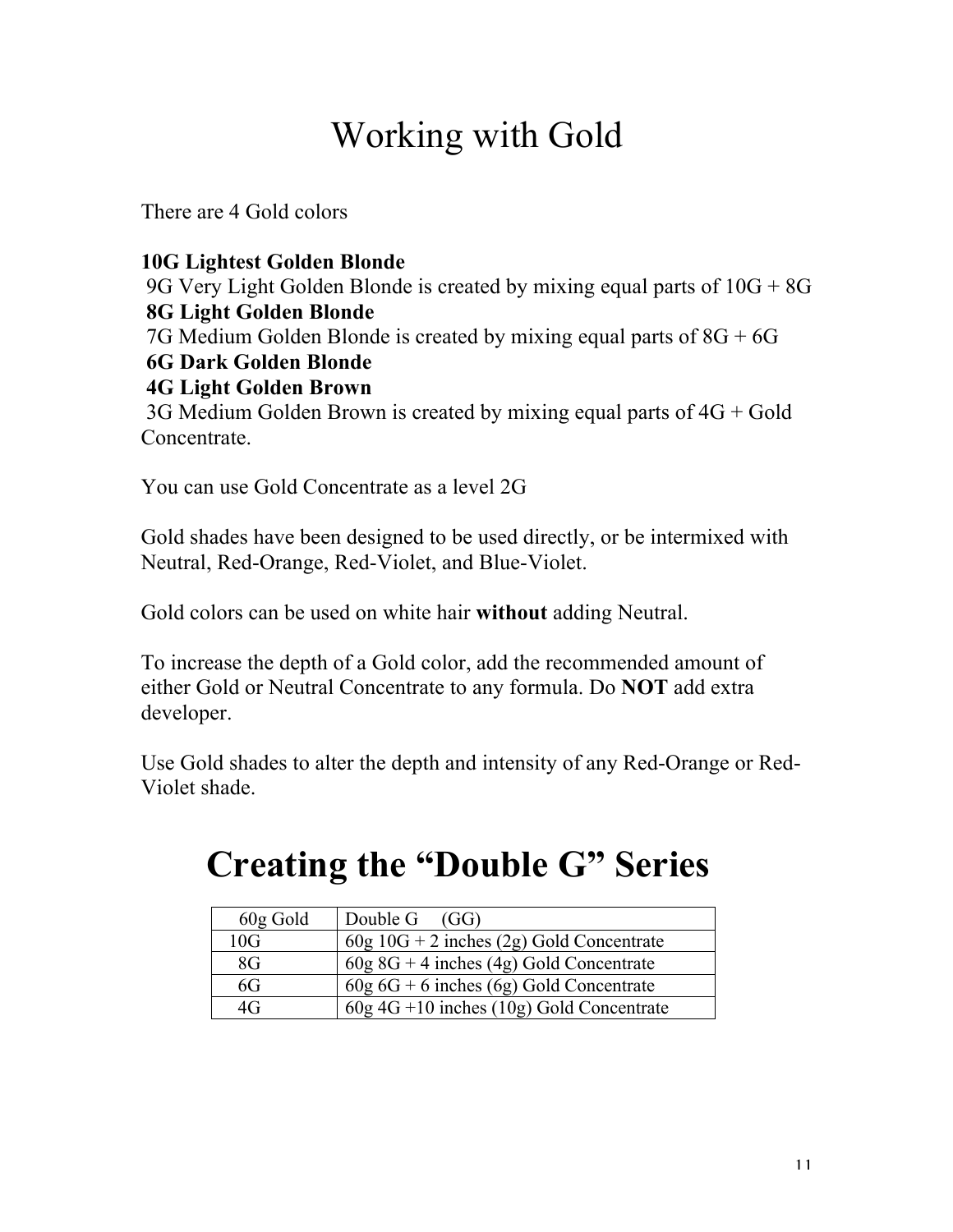### Working with Red-Orange

Red-Orange colors do not contain brown.

Red-Orange colors have been designed to be used directly or be intermixed with Gold colors to lighten them or Neutral colors to soften them.

Mixing 3or 4 parts Red-Orange with 1 part Red-Violet creates Red tones.

Adding 1 part Red-Orange to 4 parts Red-Violet increases the brightness of the Red-Violet color.

A small amount of Neutral Concentrate (7 to 15g) can be mixed with Red-Orange colors to "Brown-them-out". Do **NOT** add extra developer.

Red-Orange colors, when applied to white hair, create very vibrant redorange results. They do **NOT** turn pink.

2RO results in very deep results that appear to be almost red-violet.

Pure Red-Orange colors give best results when applied to Dark Blonde, Light Brown, Medium Brown and Dark Brown natural hair color.

To create European Aubergine colors, use combinations of 2RO and 2RV.

Red-Orange colors are lightened by using Gold in the formula.

Warm chocolate colors are created by adding 7g of 4RO to 60g of 3N, 4N or 5N.

A brighter chocolate colors is created by adding 7g of 4RO to 60g of 4G.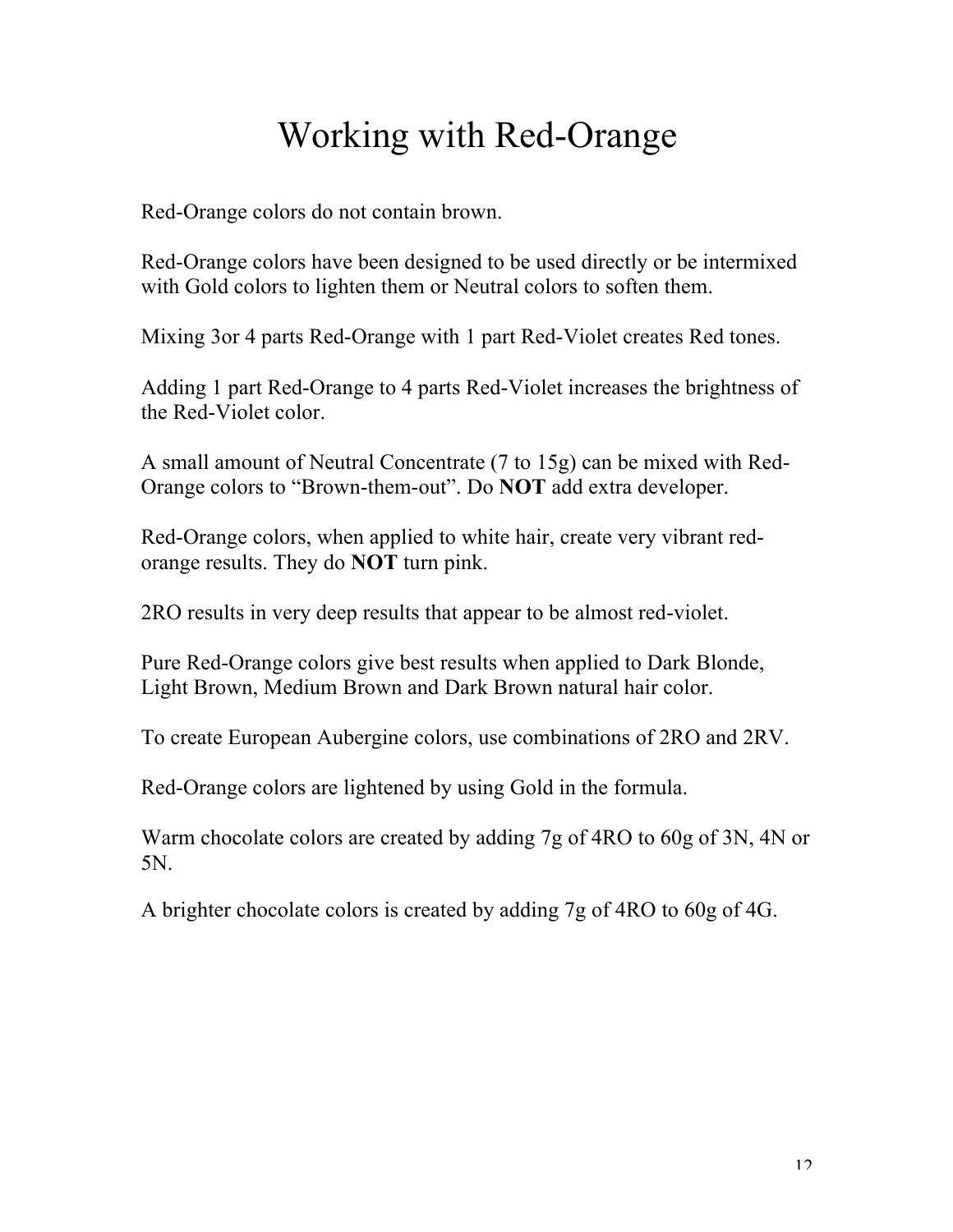### Working with Red-Violet

Red-Violet colors do not contain brown.

#### **4RV Light Red-Violet** 3 RV is created by mixing equal parts of 4RV + 2RV **2RV Dark Red-Violet**

Red-Violet colors are often referred to as Burgundy, Plum or Wine.

Red-Violet colors have been designed to be used directly or to be intermixed with Gold to lighten them or Neutral to soften them.

A small amount of 4RV (7g) can be added to Red-Orange colors to create less Orange and stronger Red tone.

A small amount of Neutral Concentrate (7 to 15g) can be mixed with Red-Violet shades to "brown-them-out".

Red-Violet colors provide best results when applied to Light Brown, Medium Brown and Dark Brown natural hair.

When applied to natural blonde hair, Red-Violet colors give very vibrant Red-Violet results.

Red-Violet shades should be intermixed with Gold or Neutral for application to blonde, white or "gray" hair.

Cool chocolate shades are created by adding 7g of 4RV to 60g of 3N, 4N or 5N.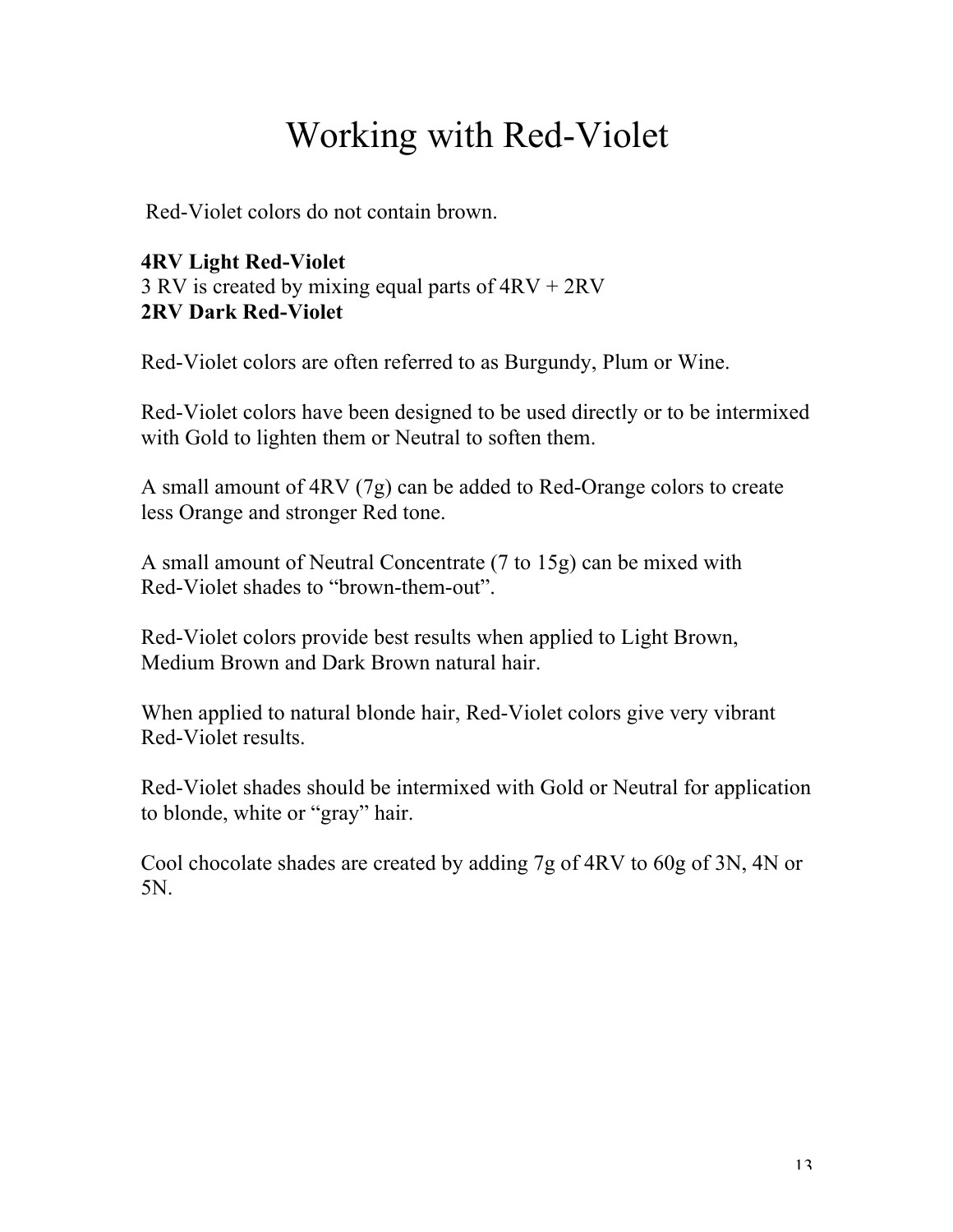### Working with Blue-Violet

There are 2 Permanent Blue-Violet colors.

#### **6BV Light Blue-Violet**

5BV Medium Blue-Violet is created by mixing equal parts of 6BV + 4BV **4BV Dark Blue-Violet**

Blue-Violet s colors do **NOT** contain brown.

Blue-Violet colors have been designed to be used directly only when white hair is **NOT** present.

To use Blue-Violet on white or "gray" hair, it must be intermixed with Gold.

Intermixing Blue-Violet with Gold creates warm Beige and Soft Ash shades. Intermixing Blue-Violet with Red-Orange lightens the RO and adds Violet. Intermixing Blue-Violet with Red-Violet deepens the color and adds Violet.

Blue-Violet shades are particularly useful for lightening natural dark brown without white or gray, to achieve lighter brown results. This is accomplished by mixing BV with 20, 25, 30 or 40-volume developer.

Add the recommended amount of Blue-Violet to 60g. of Gold to create warm Beige or Soft Ash results. (see concentrate chart on pg. 15)

DO NOT mix BV with Neutrals.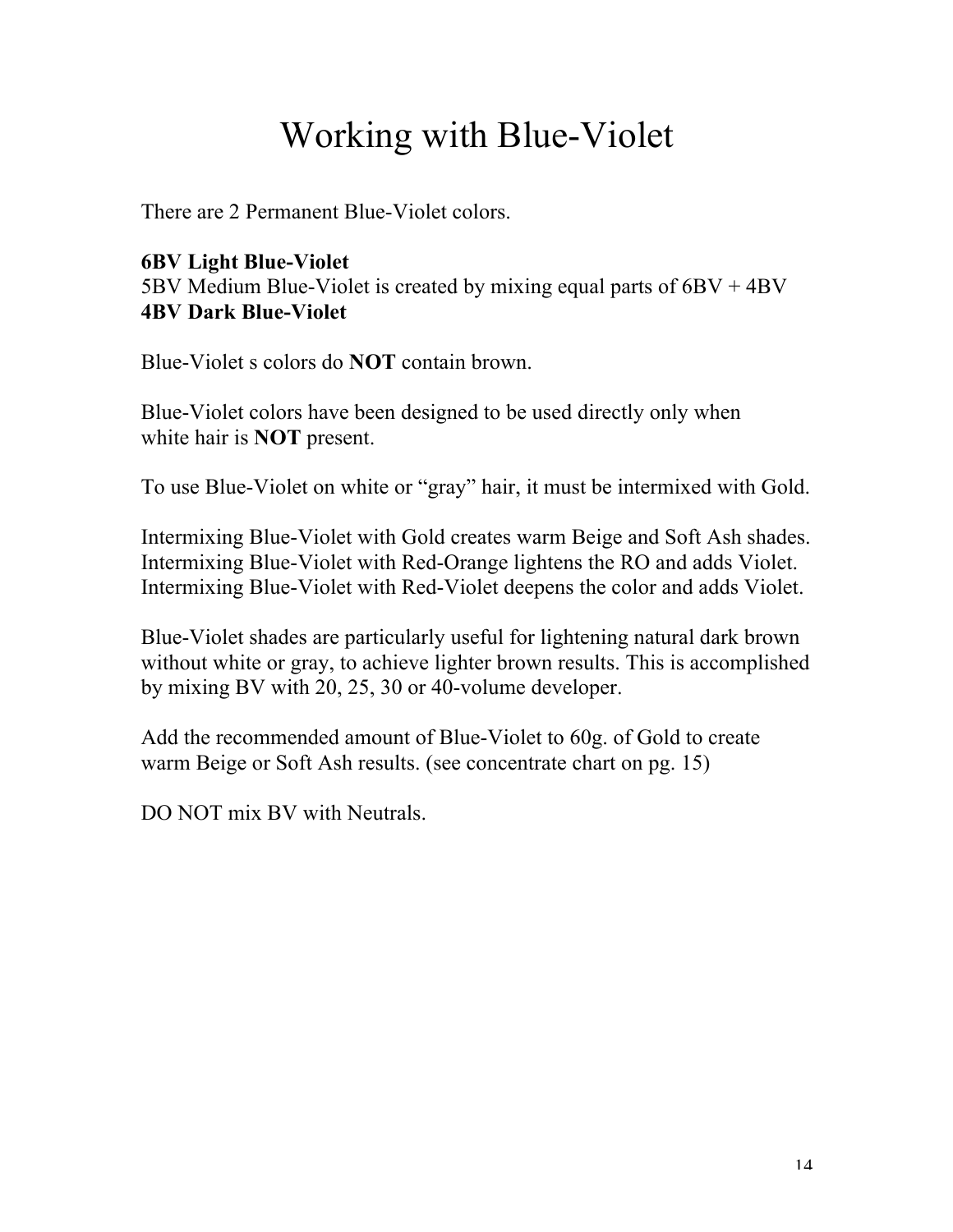### Working with Concentrates

There are 5 chromastics concentrates, Neutral, Gold, Green, Red and Blue. Each has a specific function.

Neutral concentrate is used to create "double N" colors for better "gray" coverage.

Gold concentrate is used to create "double G" colors, to add warmth to neutral colors and to soften both Red-Orange and Red-Violet colors.

Green concentrate is added to Neutral colors to create Ash colors and is added to Gold colors to create cool beige colors.

Red concentrate can be added to Neutral, Gold, Red-Orange and Red-Violet colors to create customized red shades.

Blue concentrate is added to Neutral colors to create "Smokey" blondes and "Smokey" brunettes. **Only use ½ of the recommended amount of blue.**

Use the following guidelines when adding concentrates to formulas. This chart is per **30g** of color.

For a **60g** formula use double the amount.

Do **NOT** add extra developer for the concentrate.

| 30g of color             | Recommended amount of Concentrate.        |
|--------------------------|-------------------------------------------|
| Level 10 Lightest Blonde | $30g 10N + 1$ inch or 1 gram              |
| Level 8 Light Blonde     | $30g 8N + 2$ inches or 2 grams            |
| Level 6 Dark Blonde      | $30g$ 6N + 3 inches or 3 grams            |
| Level 5 Lightest Brown   | $30g$ 5N + 4 inches or 4 grams            |
| Level 4 Light Brown      | $30g 4N + 5$ inches or 5 grams            |
| Level 3 Medium Brown     | $30g \ 3N + \frac{1}{4}$ ounce or 7 grams |

#### **When adding Blue Concentrate use ½ of the recommended amount**

Blue Concentrate + Red Concentrate = Violet Concentrate

All concentrates can be use alone for Deposit-Only fashion tone results!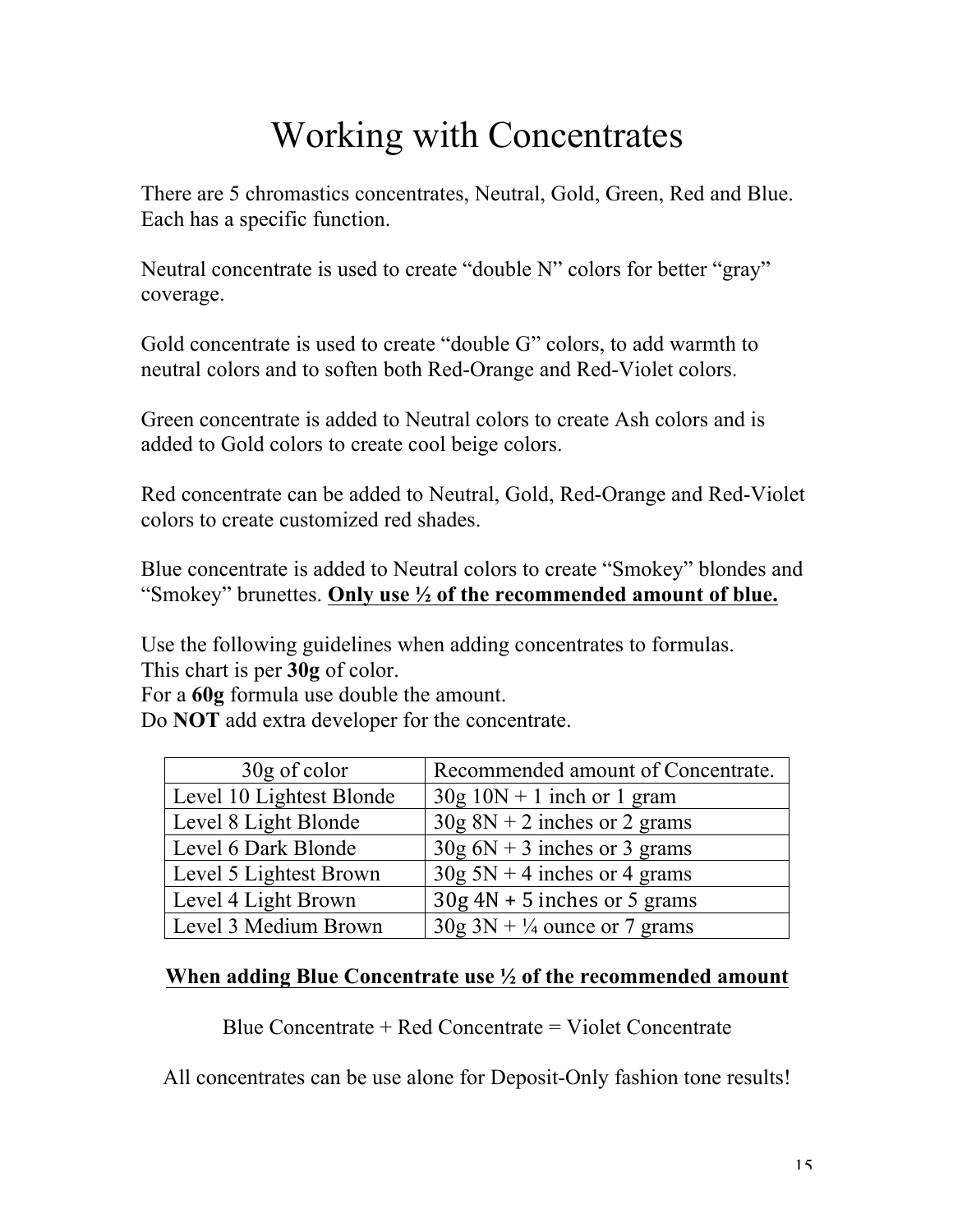### Formulating with Permanent Color

First – Choose the Target Level

Second - Choose the predominate tone. It can be 30 to 45g of the formula.

Third – Choose the secondary tone (if desired). It can be 15. to 30g of the formula.

Fourth – Choose the Developer 10-Volume for 1 level of lift 20-Volume for 2 levels of lift 25-Volume for coarse or resistant hair 30-Volume for 3 levels of lift  $(\log 20 \text{ vol.} + \log 40 \text{ vol.} = 2 \text{ oz } 30 \text{ vol.})$ 40-Volume for maximum lightening

Use equal parts of developer + color.

Do **NOT** add extra developer when using 15g or less of Concentrate to modify your formula.

Generally timing is 35 to 45 minutes for permanent colors.

Longer timing (45 minutes) will result in slightly deeper color within the same level which gives better results on "gray" hair

### Formulating for Salt & Pepper (gray) Hair

Typical formula: 60g of color  $+60g$  of 20 volume developer

Formula for resistant hair: 60g of color  $+60g$  of 25 volume developer

Formula for resistant and coarse hair: 60g of color + 45g of 25 or 30-volume developer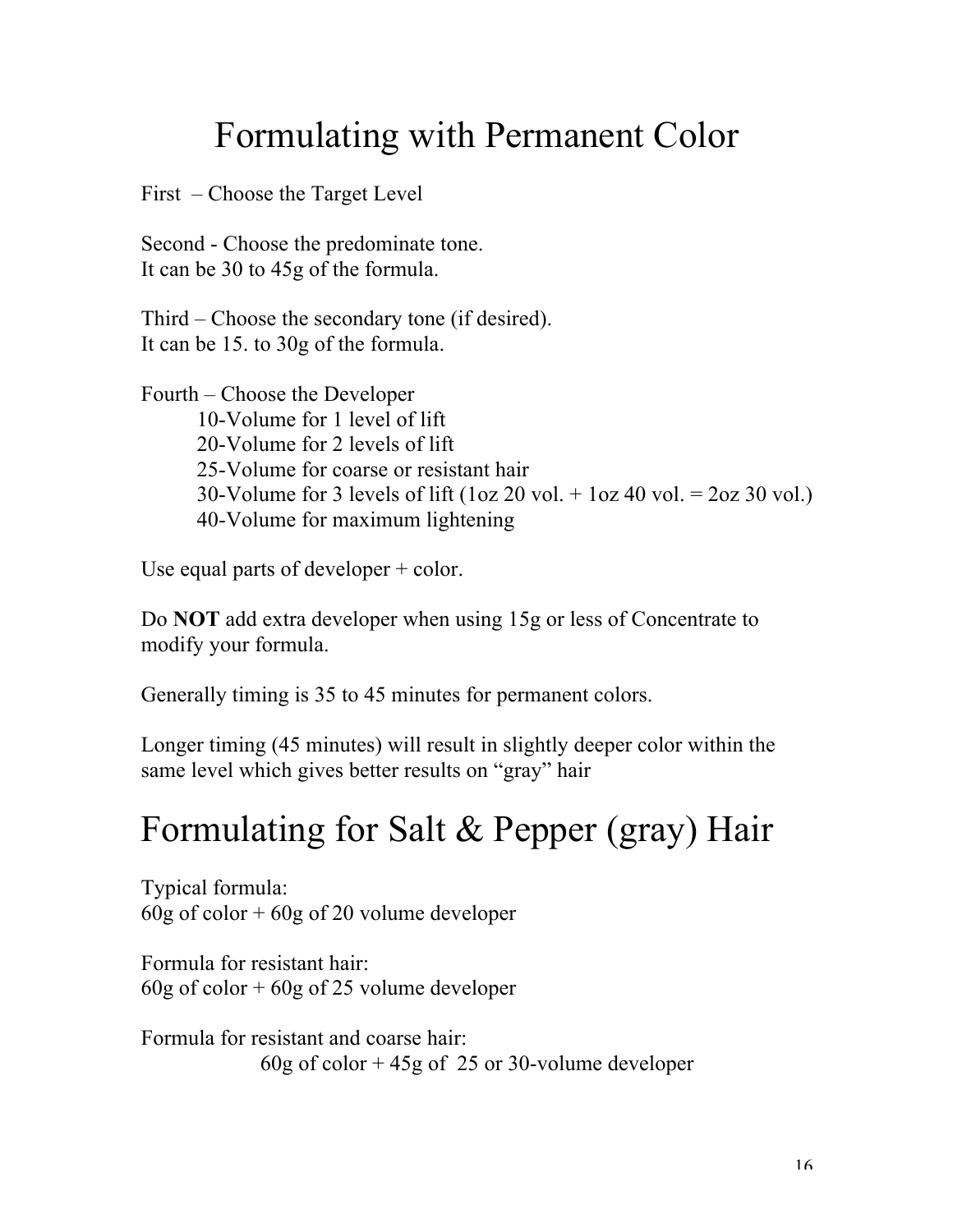### Working with XL-C (Xtra Lightening Cream)

Xtra Lightening Cream is a versatile product that lightens hair without adding tone.

It is mixed with equal parts of any chromastics developer.

To create Level 11 Extra-Lightening Blondes: Mix 60g of **XL-C** with 60g of 40-volume developer + 7g of any level 6 color. The level 6 color is diluted to level 11 when added to the mixture.

#### **Do not mix XL-C with double developer.**

The ammonia content of XL-C is less than half of other high-lift colors and has been designed to create gentle lightening and not give "raw looking" yellow results.

Process up to 45 minutes.

Add 7 to 15g of **XL-C** to any chromastics formula to increase lightening or to create a more translucent color.

XL-C contains hydrolyzed wheat and soy proteins, which help maintain a healthy state when lightening hair.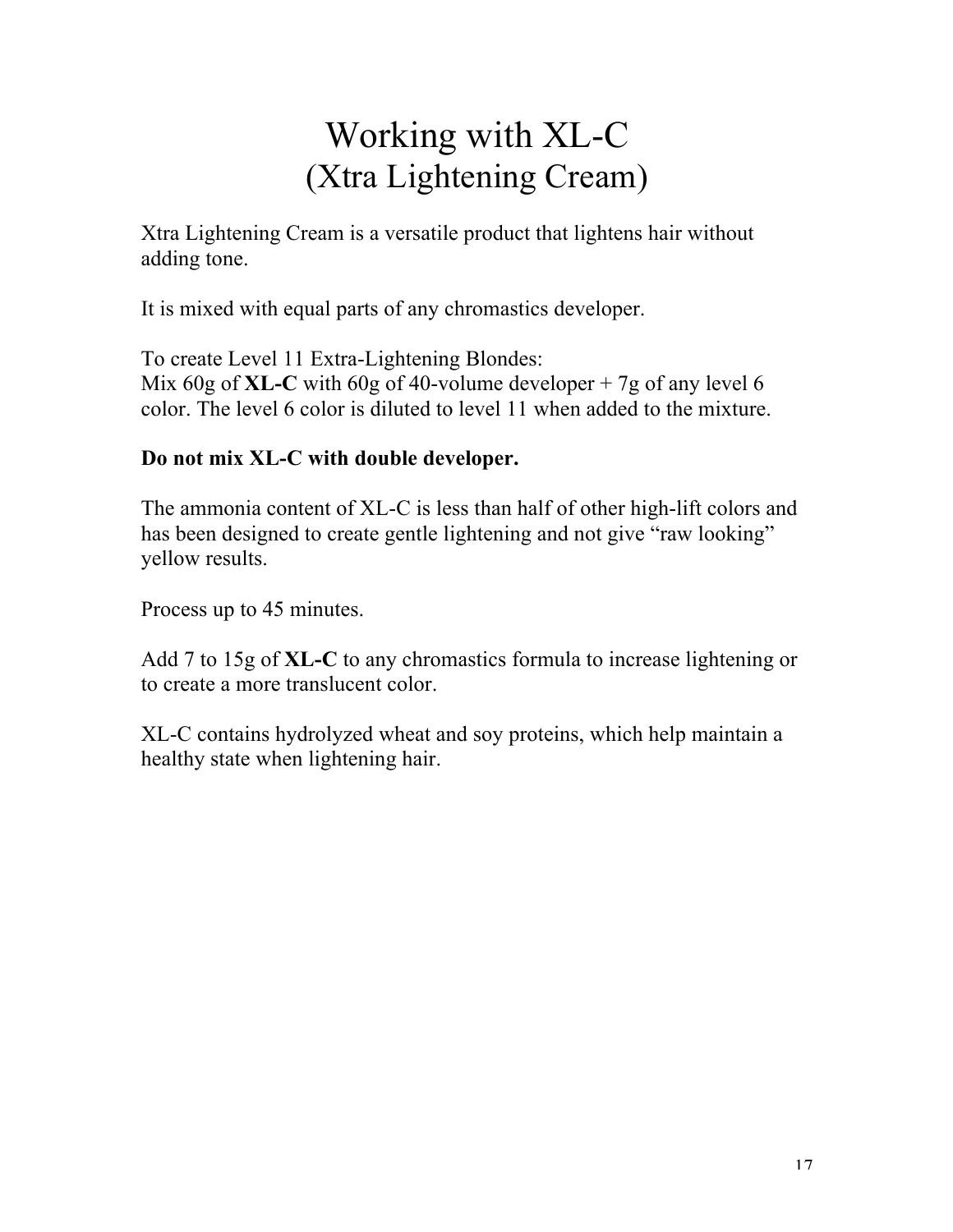### Working with XL-Super (Xtra Lightening Super)

XL-Super creates more lightening than XL-Cream without moving up to powder lightener

It is designed to be mixed with an equal amount of 40-volume and will lift 2 levels higher than XL-Cream but still provide all the benefits hydrolyzed wheat and soy protein.

#### **It remains active for one hour.**

It can be intermixed with any shade of Chromastics permanent color

To create Level 12 Highest-Lifting Blondes, mix:

60g of XL-Super + 60g of 40-volume developer + 7g of any level 6 color. For more deposit use 7g of any level 4 color.

Do **NOT** mix XL-Super with double developer.

**Caution: Some clients are very sensitive to High-Lift Blondes when applied to the scalp. If the client experiences any discomfort (burning or severe itching) immediately rinse the product from the hair.**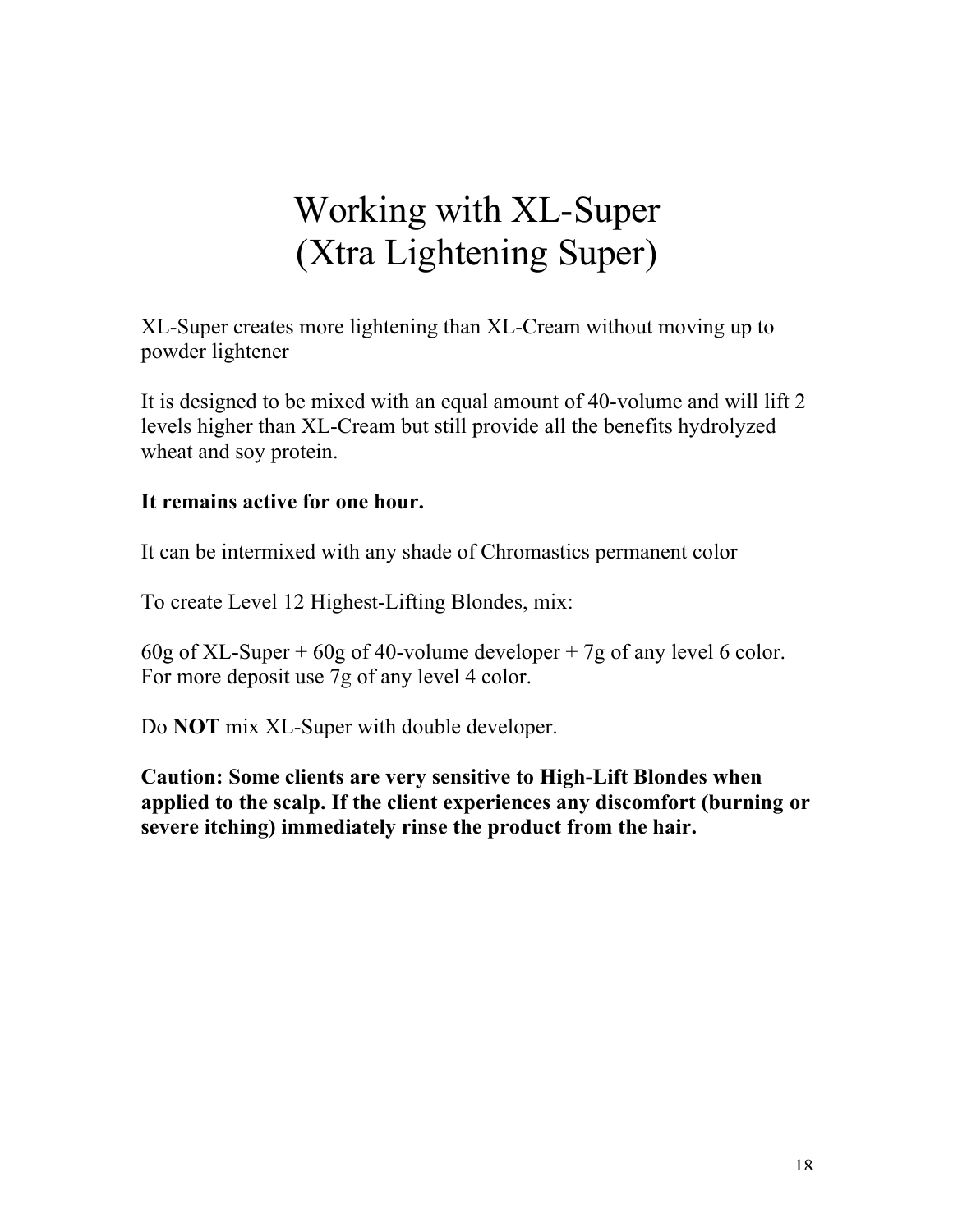### Super High Lift Blondes

#### **Lightest Neutral Blonde (12N)**

 $60g$  XL-S + 7g  $6N +$ 60g 40 vol. developer

#### **Lightest Ash Blonde (12A)**

 $60g$  XL-S + 7g  $6N + 1$  inch Green Concentrate + 60g 40 vol. developer

#### **Lightest Beige Blonde (12GB)**

 $60g$  XL-S + 7g  $6G + 1$  inch 6BV (or Green Conc.)+ 60g 40 vol. developer

#### **Lightest Golden Blonde (12G)**

 $60g$  XL-S + 7g  $6G$  + 60g 40 vol. developer

#### **Lightest Strawberry Blonde (12GS)**

60g XL-S + 7g 6RO + 60g 40 vol. developer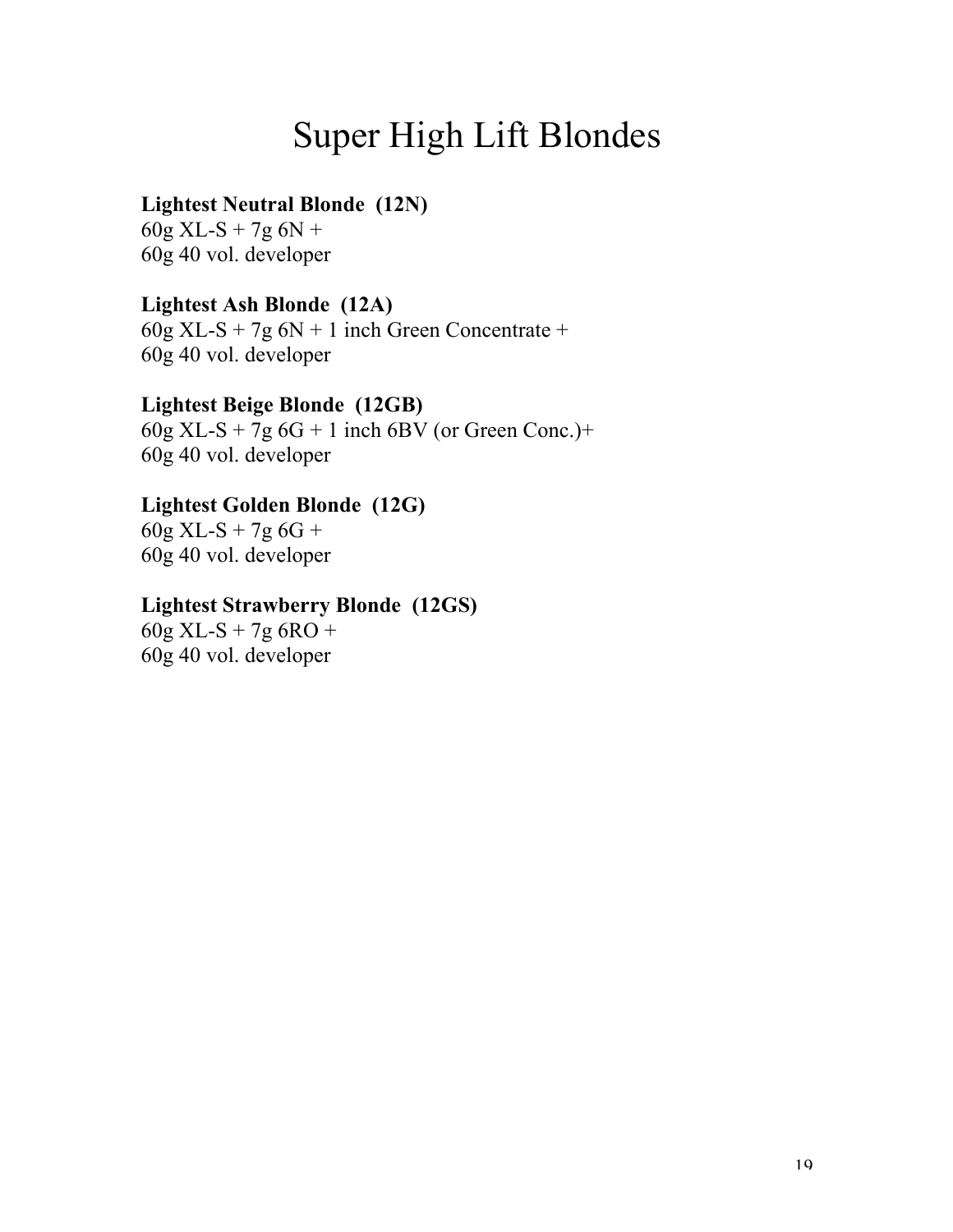### High Lift Neutral Formulas

#### **High Lift Lightest Neutral Blonde (HL-10N)**

 $30g 8N + 30g XL-S +$ 60g 40 vol. developer

#### **High Lift Light Neutral Blonde (HL-8N)**

 $30g 6N + 30g XL-S +$ 60g 40 vol. developer

#### **High Lift Medium Natural Blonde (HL-7N)**

 $30g$  XL-S +  $30g$  5N + 60g 40 vol. developer

#### **High Lift Dark Natural Blonde (HL-6N)**

 $30g 4N + 30g XL-S +$ 60g 40 vol. developer

#### **High Lift Lightest Neutral Brown (HL-5N)**

 $30g 3N + 30g XL-S +$ 60g 40 vol. developer

#### **High Lift Light Neutral Brown (HL-4N)**

 $30g 2N + 30g XL-S +$ 60g 40 vol. developer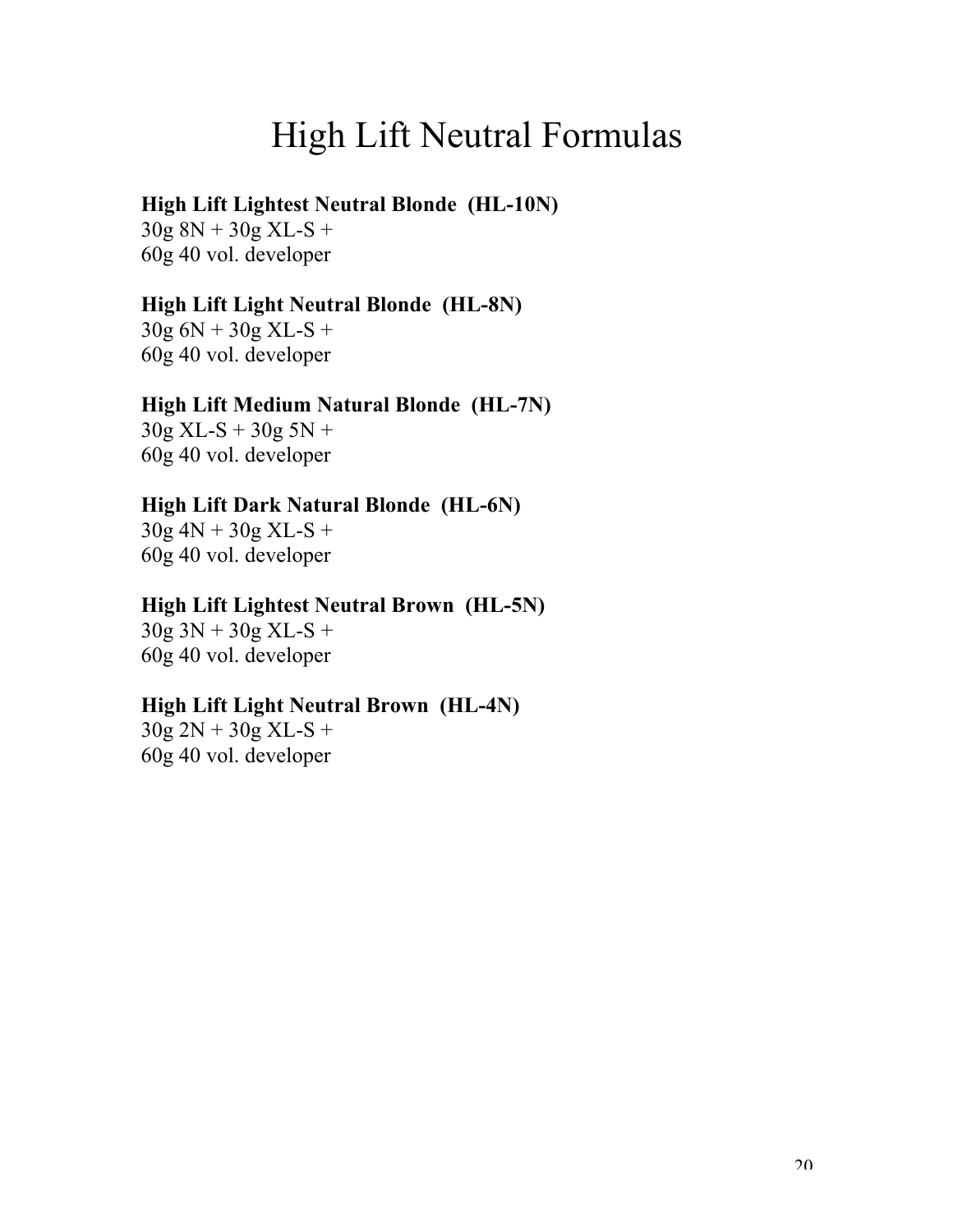### High Lift Ash Formulas

#### **High Lift Lightest Ash Blonde (HL-10A)**

30G 8N + 30g XL-S + 2 inches Green Concentrate + 60g 40 vol. developer

#### **High Lift Light Ash Blonde (HL-8A)**

 $30g$  6N +  $30g$  XL-S + 2 inches Green Concentrate + 60g 40 vol. developer

#### **High Lift Medium Ash Blonde (HL-7A)**

 $30g$  XL-S +  $30g$  5N + 3 inches Green Concentrate + 60g 40 vol. developer

#### **High Lift Dark Ash Blonde (HL-6A)**

30g 4N + 30g XL-S + 4g Green Concentrate + 60g 40 vol. developer

#### **High Lift Lightest Ash Brown (HL-5A)**

 $30g \ 3N + 30g \ XL-S + 5g$  Green Concentrate + 60 g 40 vol. developer

#### **High Lift Light Ash Brown (HL-4A)**

 $30g 2N + 30g XL-S + 7g Green Concentrate +$ 60g 40 vol. developer

To create **High-Lift Smokey** formulas substitute ½ of the amount of Blue Concentrate for the Green Concentrate.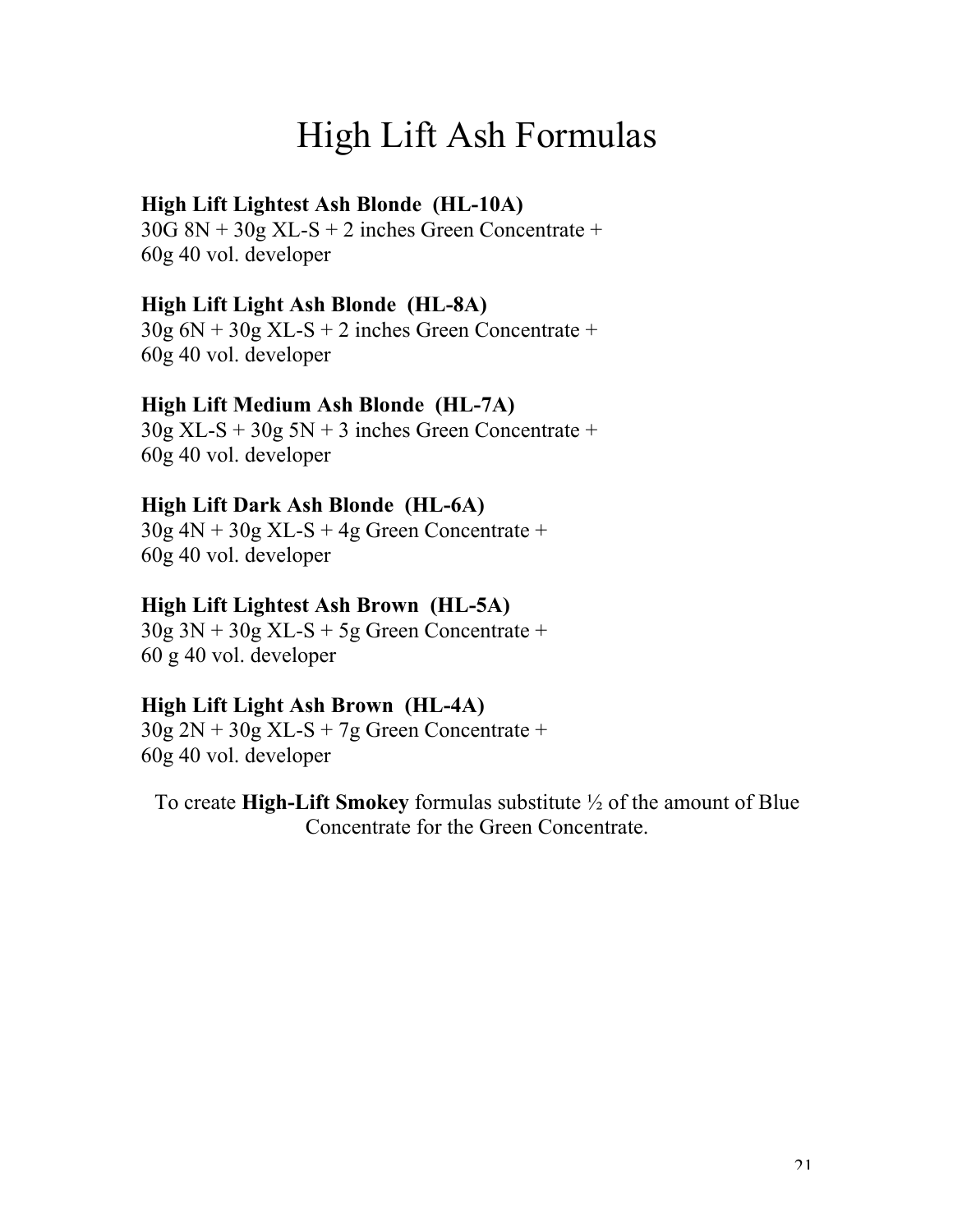### High Lift Gold Formulas

#### **High Lift Lightest Golden Blonde (HL-10G)**

 $30g 8G + 30g XL-S +$ 60g 40 vol. developer

#### **High Lift Light Golden Blonde (HL-8G)**

 $30g\ 6G + 30g\ XL-S +$ 60g 40 vol. developer

#### **High Lift Medium Golden Blonde (HL-7G)**

 $40g$  XL-S +  $20g$  6G + 60g 40 vol. developer

#### **High Lift Dark Golden Blonde (HL-6G)**

 $30g 4G + 30g XL-S +$ 60g 40 vol. developer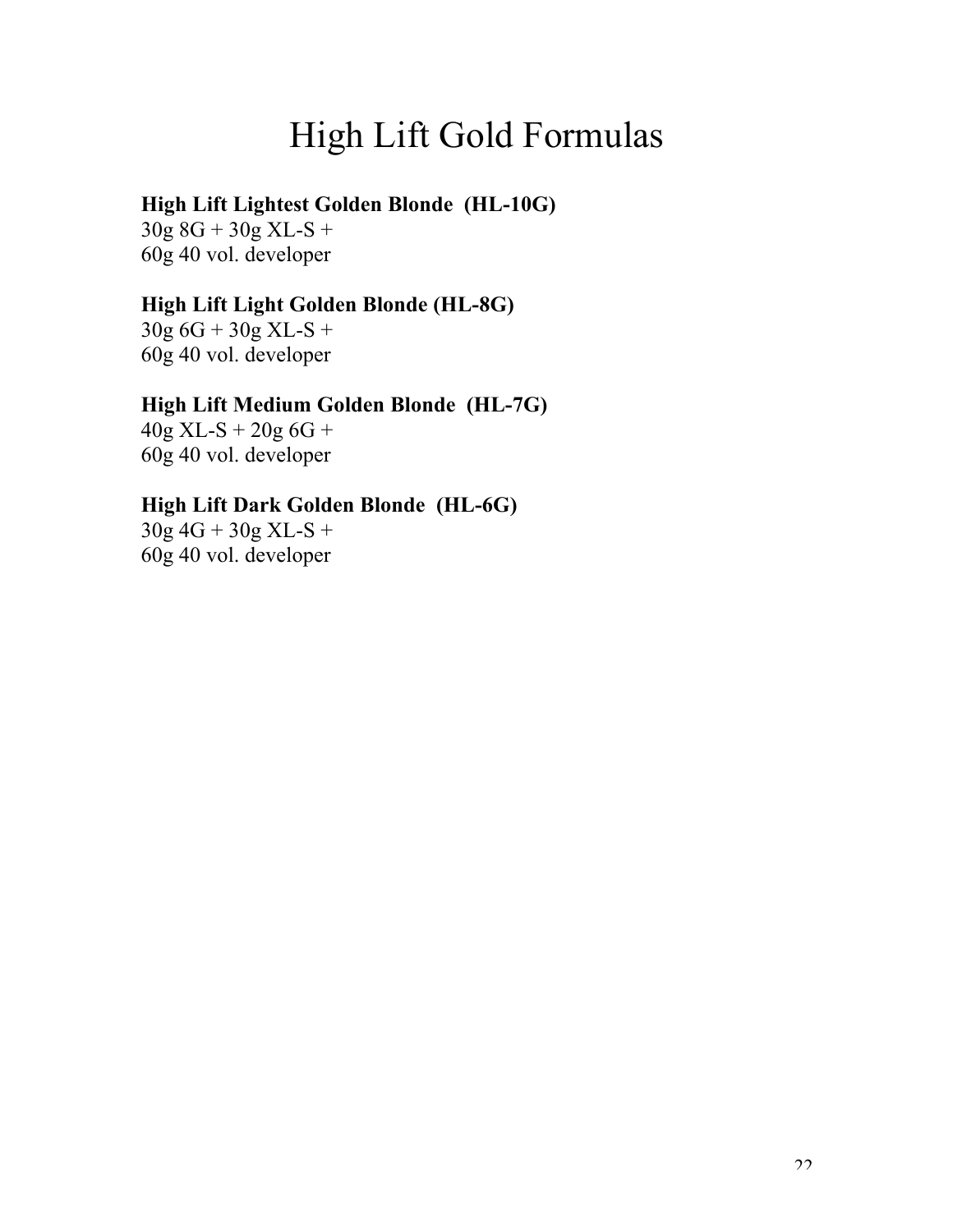### Working with XL-P (Xtra Lightening Powder)

Xtra Lightening Powder is an Off-the-Scalp lightener that can be mixed with any Chromastics developer.

For each scoop of powder add an equal amount of Chromastics developer.

Add a small amount of extra developer to create thinner consistency. Do **NOT** add more than 7g of extra developer for every 60g of XL-Powder.

This product is designed to function best when mixed to a thicker cream. (similar to toothpaste) Increasing the amount of developer creates a thinner product and cause swelling.

**XL-P** remains active for 1 hour.

Do not add **XL-P** to any mixture containing color.

**XL-P** can be applied to both dry and shampooed and towel-dried hair.

When dryer heat is used with foils, **USE LOW HEAT**. (110 degrees)

#### **Do not use high heat**.

Higher heat encourages swelling over processing and damage.

To create a "creamier" mixture, add 7 to 15g of XL-C to XL-P.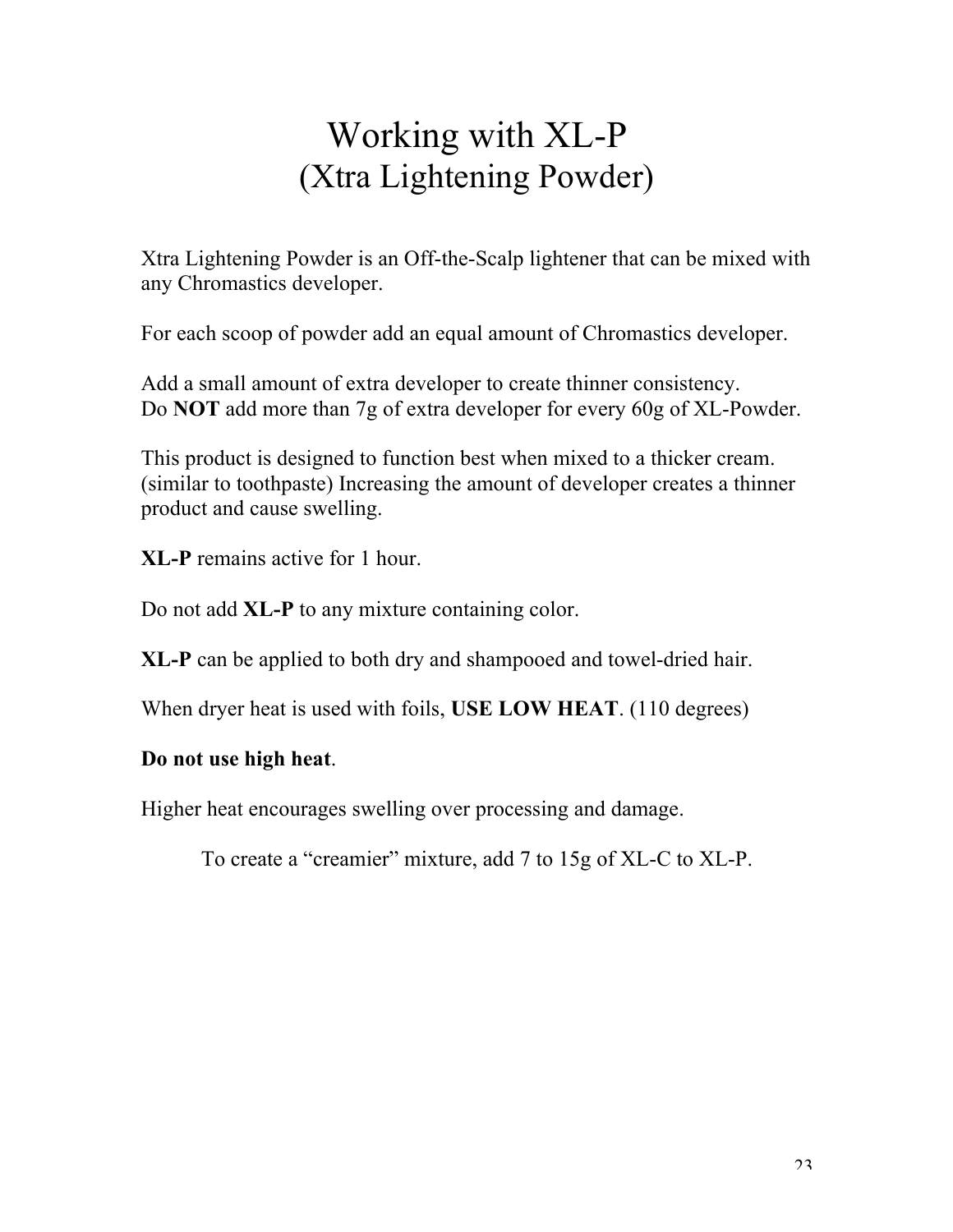### Creating On-the-Scalp Lightener

#### **To create On-the-Scalp Lightener** Intermix XL-Ccream with XL-Powder.

For gentle On-the-Scalp lightening mix 60g of XL-Cream + 1 scoop XL-Powder + 90g of 20 volume developer.

For regular strength On-the-Scalp lightening mix: 30g of XL-Cream + 1 scoop XL-Powder + 60g of 20 volume developer.

For extra strength On-the-Scalp lightening mix  $30g$  of XL-Cream + 1 scoop XL-Powder + 60g of 25 or 30 volume developer.

On-the-Scalp lightener will remain active for 1 hour.

Do **NOT** place a plastic bag over processing hair.

Do **NOT** use dryer heat.

Gentle steam heat may be used if desired. (No plastic bag)

### **Caution: Do not mix XL-Powder with XL-Super for on-thescalp applications**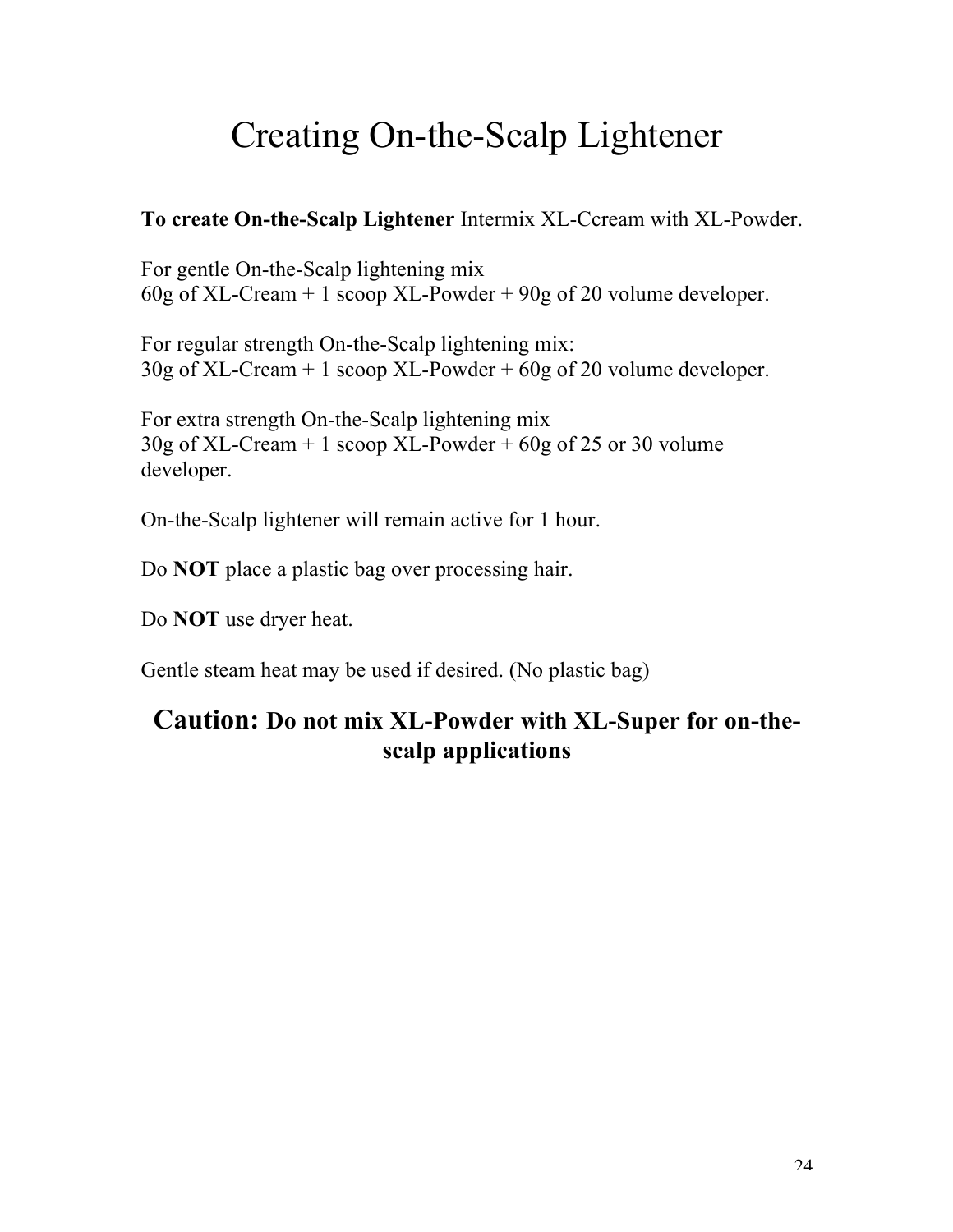### Creating Deposit-Only Levels

These levels are approximate and will vary with the texture and porosity of the hair and with the timing.

Adding Clear to any formula always lightens the level and tone.

45g of any level 4 color  $+ 15g$  Clear = Level 5

 $30g$  of any level 4 color +  $30g$  of Clear = Level 7

45g of Clear + 15g of any Level  $4 =$  Level 9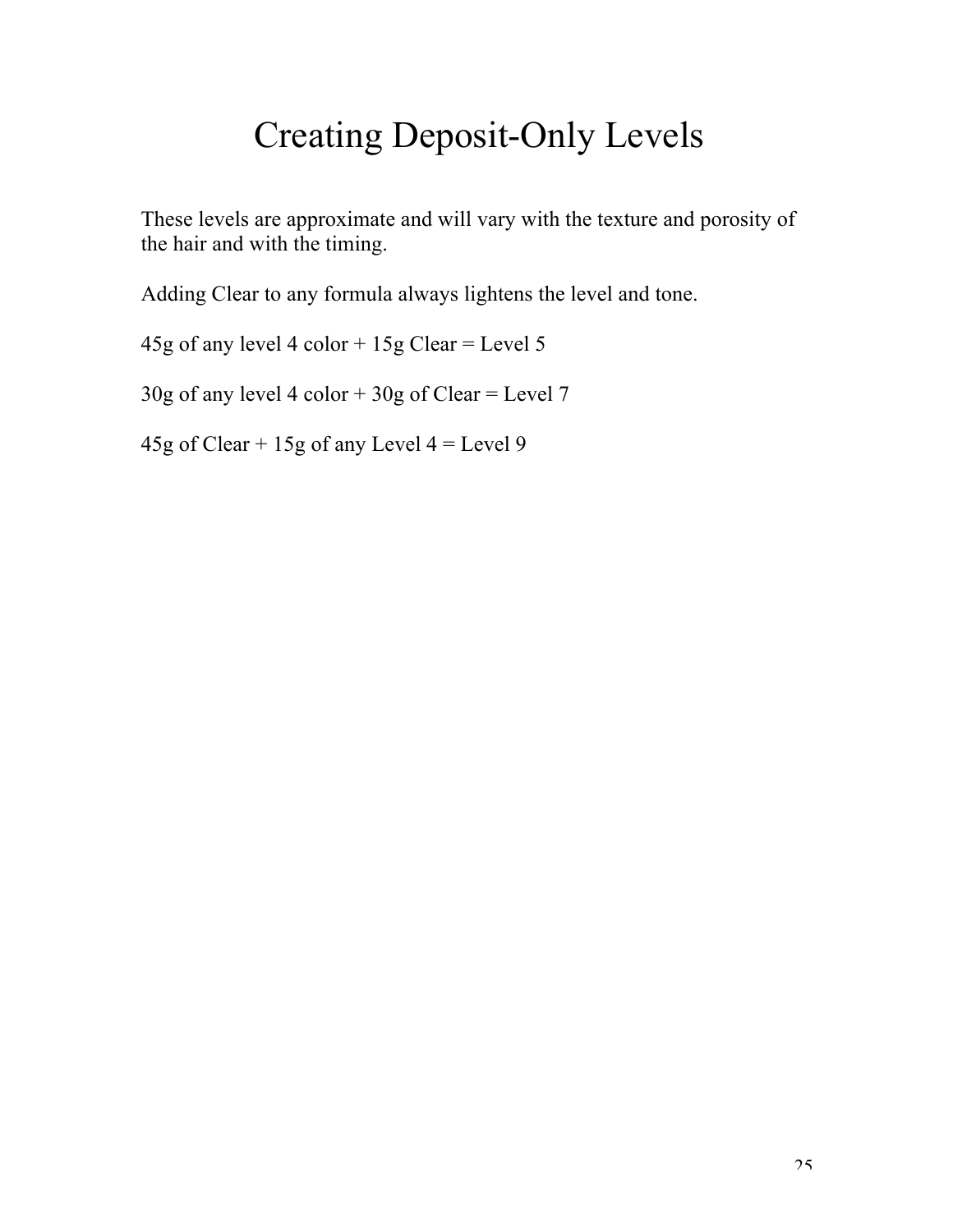### Formulas using Deposit-Only Colors

Platinum = 10BV

Cool White =  $30g$  Clear +  $30g$  10BV

Buttery =  $30g \ 10G + 30g \ 8G$ 

Lightest Neutral  $= 10N$ 

Lightest Gold  $= 10G$ 

Lightest Golden Strawberry = 30g 10G + 30g 8RO

Lightest Golden Beige = 10GB

Lightest Beige Blonde =  $60g \ 10G + 1$  inch Green Conc.

Strawberry = 8RO

Lightest Strawberry = 30g Clear + 30g 8RO

Medium Golden Brown =  $30g\,4G + 30g\,$  Gold Concentrate

Medium Brown =  $30g$  4N +  $30g$  Neutral Concentrate

Deposit-Only colors are mixed with equal parts of 10-volume developer.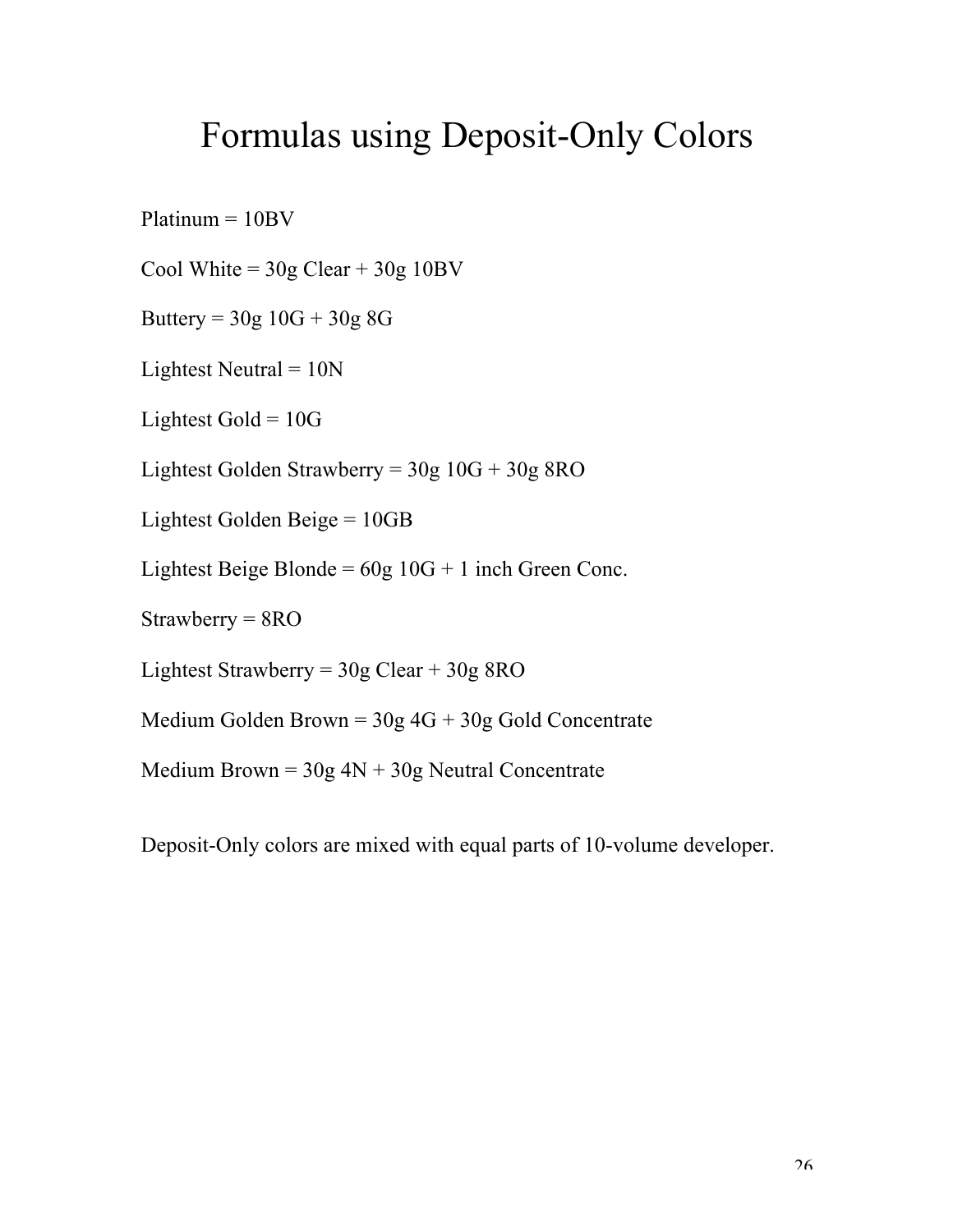### Chromastics Developers

Developers (Hydrogen Peroxide) are responsible for both lightening and deposit.

The amount of lightening listed below is approximate and is effected by the texture and natural color of the hair.

There are 4 chromastics developers

10-Volume for less lightening 10-Volume for use with Deposit-Only 10-Volume for use with Liquid *Shades*

- 20-Volume for standard lightening
- 25-Volume for resistant hair
- 40-Volume for extra lightening
- 30-Volume is created by mixing equal parts of 20-Volume and 40-Volume.
- All chromastics colors and lighteners are mixed in a one-to-one ratio.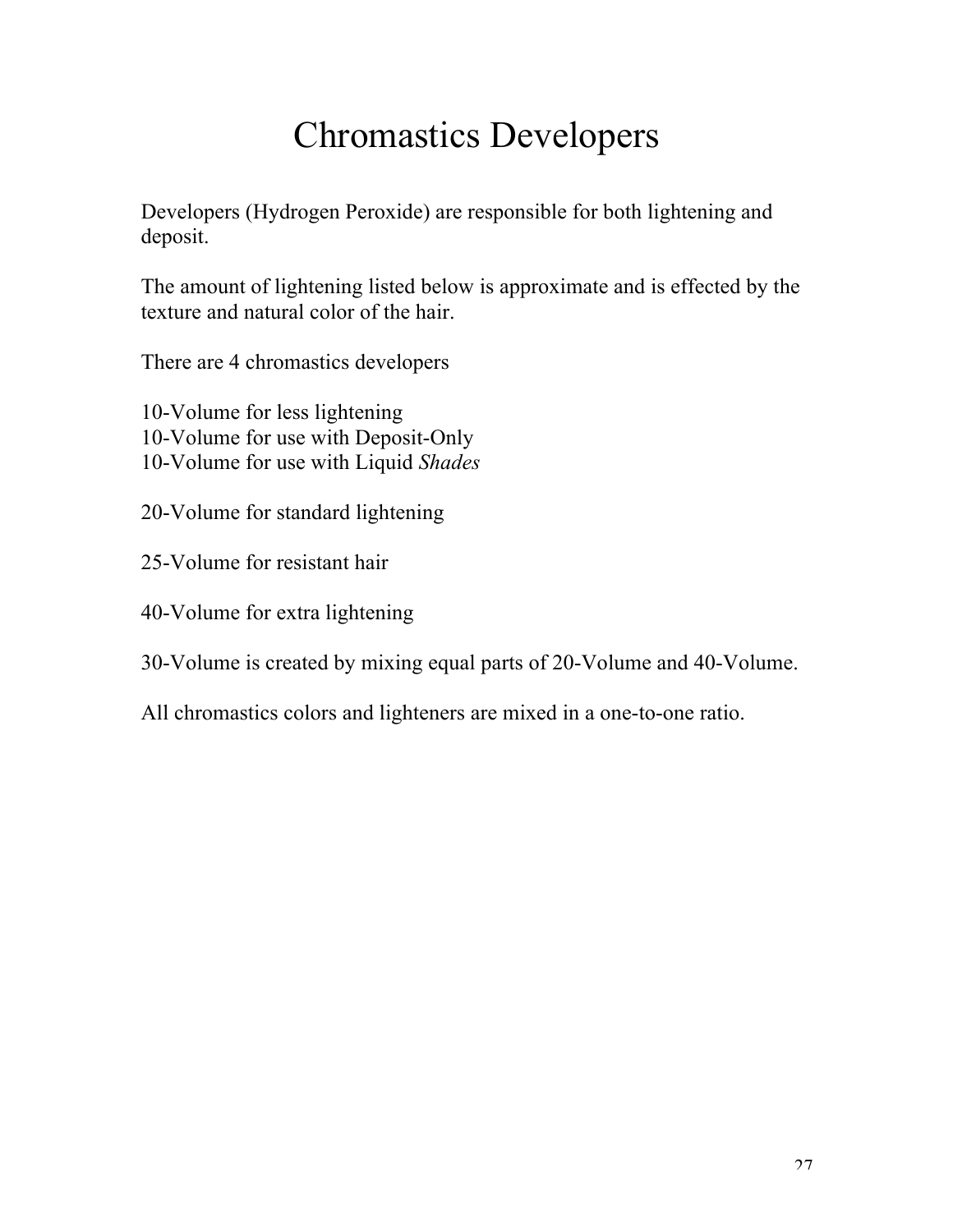### Creating Chromastics SuperGlaze

Chromastics SuperGlaze is a Low-Lift, Heavy-Deposit color.

A SuperGlaze is created by mixing:

30g Permanent + 30g Deposit-Only + 60g 20-volume developer.

It is normally timed for 20 minutes but can be processed for 30.

- 20 minute timing  $= \frac{1}{2}$  level of lift
- 30 minute timing  $= 1$  level of lift

It can be used:

To blend or completely color "Gray" hair, For first time clients, For teenagers, For redheads

To blend "Gray" choose a formula that is 2 levels lighter than the natural hair color.

For complete "Gray" coverage, choose a formula at or 1 level lighter than the natural hair color.

Any Concentrate can be added to a formula to customize color results.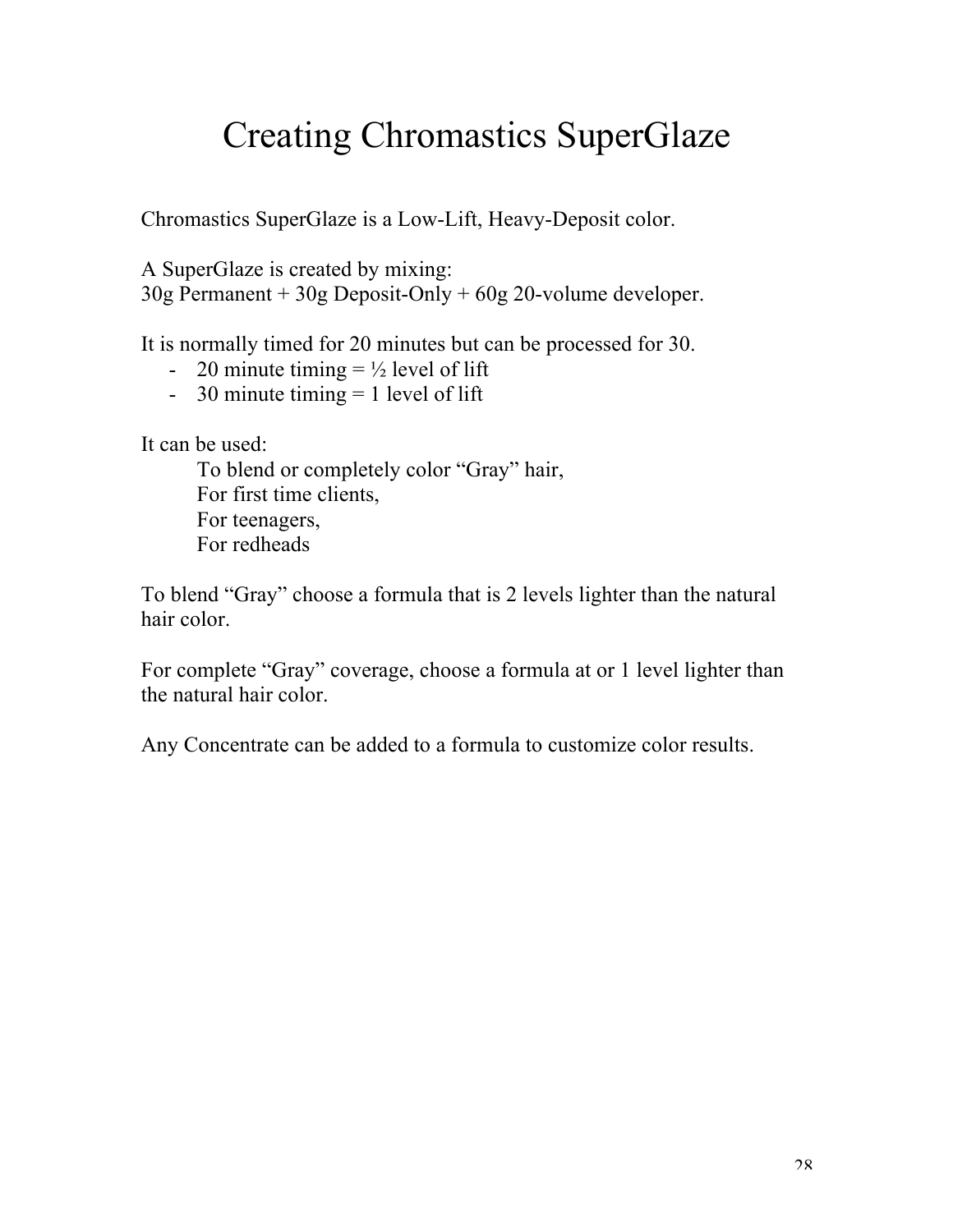### **Weighing in Grams**

By using a scale to weigh color formulations, you can dramatically affect both the color result and the profit margin of the salon; as well as assure a consistent result for your client.

By weighing in grams, you always have an exact formula that can be easily customized or adjusted for quantity and there is less product waste less. Less product waste means more profit.

Here's an example:

If you throwaway 30g (1oz.) of product from 8 color applications in one day, you have thrown away two full applications.

Two applications per day times 5 days per week means you throwaway 10 applications per week.

If you charge \$50.00 per application, this means you throwaway \$500.00 in services that would not cost anything to perform.

Multiply that by 50 weeks in a year and you have thrown away enough product to earn \$25,000.00.

| 2 ounces              | 60 grams |
|-----------------------|----------|
| $1\frac{1}{2}$ ounces | 45 grams |
| $11/3$ ounces         | 40 grams |
| 1 ounce               | 30 grams |
| $2/3$ ounce           | 20 grams |
| $\frac{1}{2}$ ounce   | 15 grams |
| $\frac{1}{4}$ ounce   | 7 grams  |
| $1/8$ ounce           | 3 grams  |
| 2 inches              | 2 grams  |
| 1 inch                | 1 gram   |

Here's an easy to use conversion chart for ounces to grams.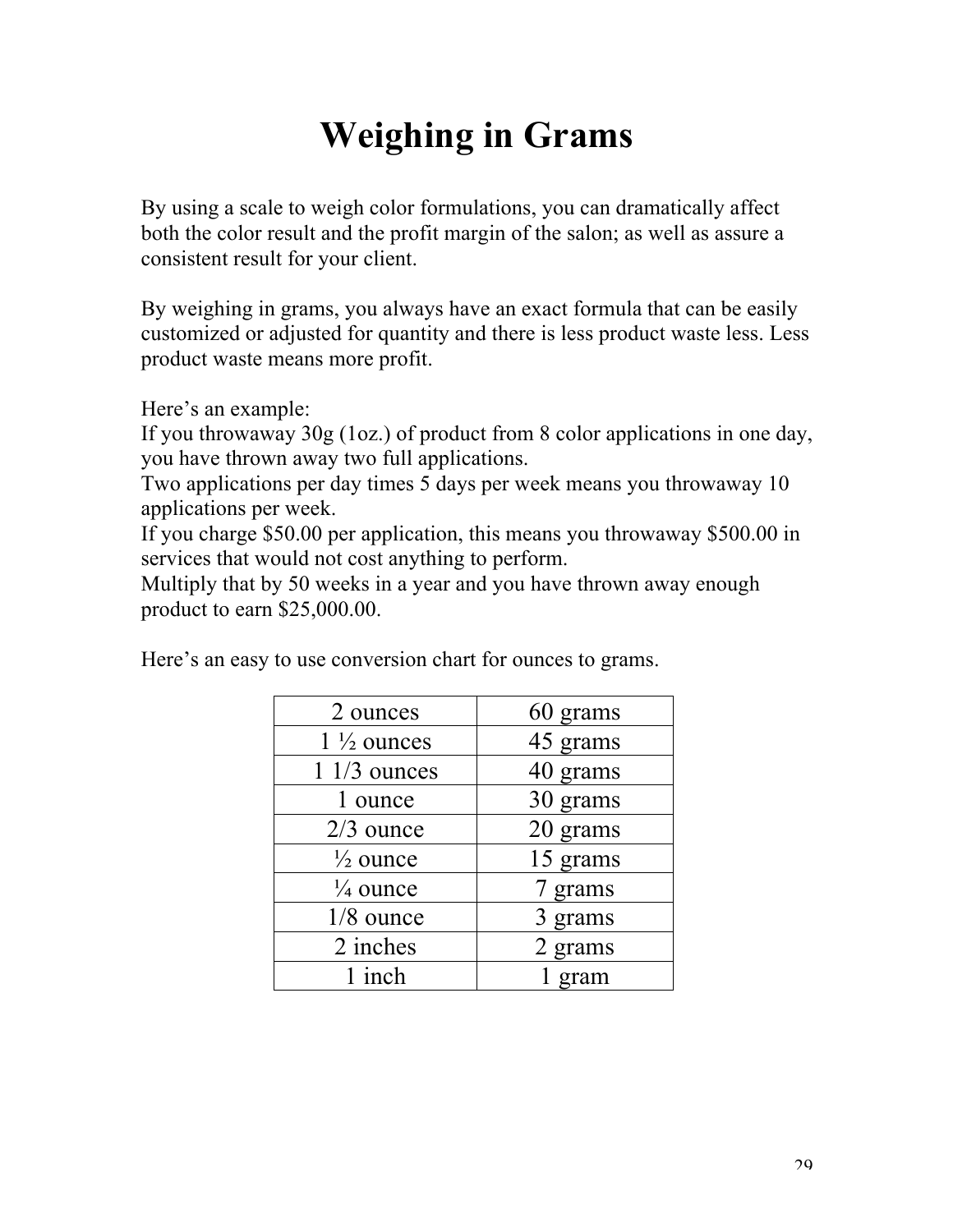### **Chromastics on Relaxed Hair**

The integrity of the relaxed hair is the most important consideration when coloring. Hair that has been **properly** relaxed **can** be lightened, colored and highlighted. Hair that breaks or pulls apart with medium tension should not be colored; it will most likely break during processing.

The use of a relaxing product increases porosity and sensitizes melanin. Most of the time, relaxed hair can be processed with 10-volume developer that gives results similar to 20-volume on virgin hair.

When matching or going darker use 10-volume developer and deposit-only color or Liquid *Shades*.

When going one level lighter mix equal parts of permanent and deposit-only color with 10-volume developer.

When going two levels lighter use permanent color with 10 or 20-volume. **Always strand test first to preview results.**

When going three levels or more lighter, the hair must first be treated with a mild lightener to obtain a yellow color and then toned with Deposit-Only or Liquid *Shades*. **Do not attempt this process if the hair is fragile or damaged. Always strand test.**

Avoid using straight powder lightener. Instead, use  $20g$  XL-C +  $\frac{1}{2}$  scoop of XL-P and 10-volume developer. **Always strand test first.**

**Never use high lift shades with 40-volume developer on relaxed hair. The hair will break or disintegrate.**

**Never under any circumstances lighten relaxed hair to white. The hair will immediately break or disintegrate.**

**Do not put color or highlights under heat when applied to relaxed hair.**

**Always condition with Extreme Lock-down conditioner after any color service.**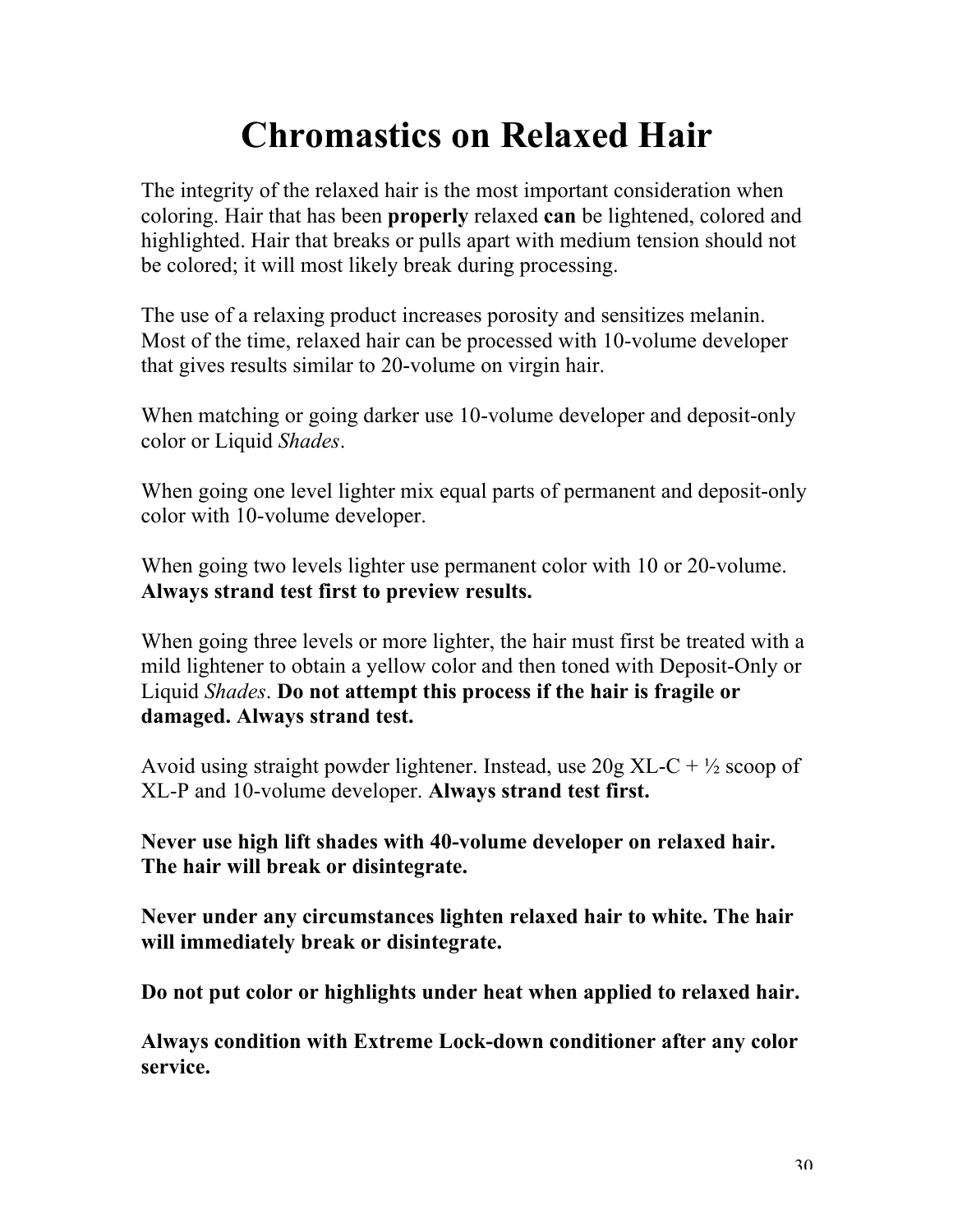# **HEAT AND HAIR COLORING**

Using Steam Heat

Steamers are growing in popularity in the salon industry. The determination to use steam heat is up to the individual cosmetologist.

- 1. Turn the steamer on.
- 2. Before placing the client under the steamer allow the color to penetrate for 5 full minutes.
- 3. **Do NOT place a plastic cap over the hair**.
- 4. Do **NOT** pack the hair against the scalp. Lift it away so the steam can circulate through all the hair and be sure all of the hair is inside the hood.
- 5. Allow for a medium flow of steam. If the steam is flowing around the client's face, adjust the vent on top of the hood to allow steam to escape.
- 6. Generally, the color will process in 18 to 22 minutes.
- 7. Remove the steamer from the hair and allow the client to cool down for 5 full minutes.
- 8. Rinse, shampoo and condition.

**Do NOT use dryer heat with hair color. A plastic cap and dryer heat will dramatically increase the chance of scalp irritation, burning and an allergic reaction.**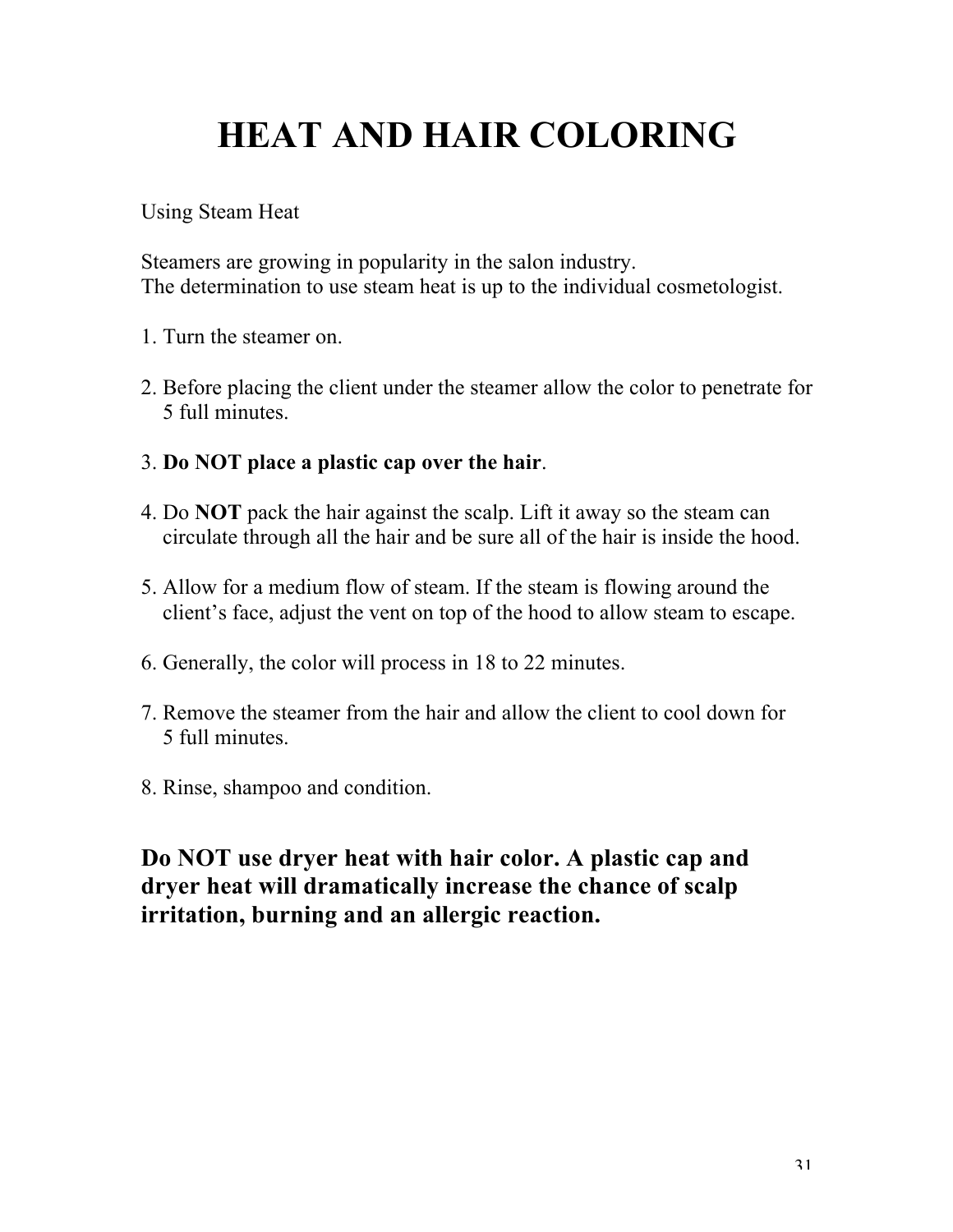### **Creating Blended Tonal Families**

A great advantage of pure tone color is its ability to create blended tones.

#### **When you create blended tonal families using chromastics, you eliminate all of the extra inventory from the dispensary.**

Here are a few examples of blended tones.

**Ash Brown =** Neutral + Green Concentrate **Warm Ash Brown =** Neutral + BV (Not recommended) **Smokey Brown** = Neutral + Blue Concentrate **Warm Brown = Neutral + Gold Concentrate** 

**Ash Blonde** = Neutral + Green Concentrate **Warm Beige Blonde =** Gold + Blue-Violet **Cool Beige Blonde** = Gold + Green Concentrate

**Auburn Brown =** Neutral + RO or RV  $\text{Red} = 3$  parts  $\text{RO} + 1$  part  $\text{RV}$ **Auburgene** (Italian Red) = Deep RV + Deep RO